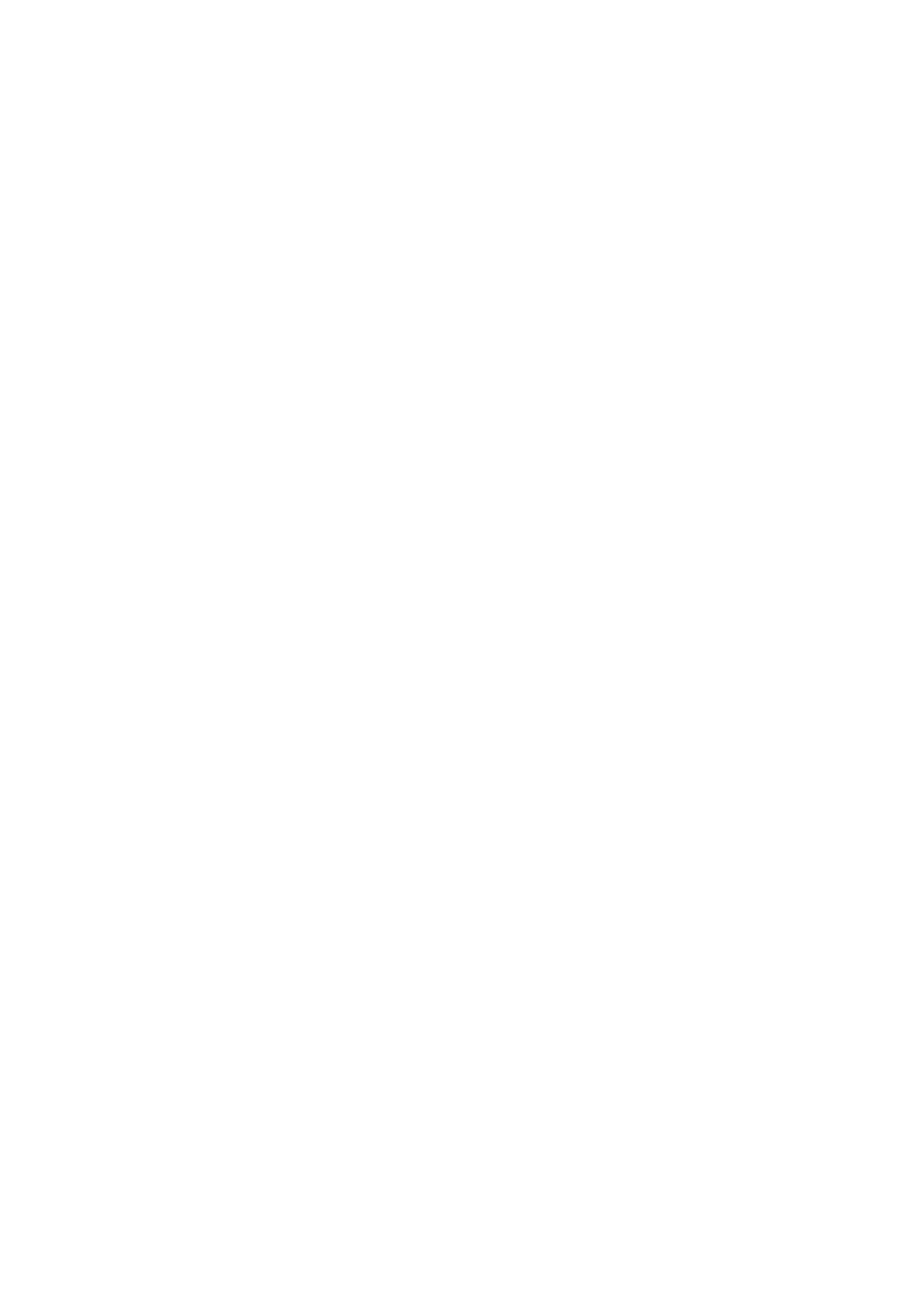

## **Government response to the Independent Review of Deaths and Serious Incidents in Police Custody**

October 2017

**This information is also available on gov.u[k/government/publications/deaths-and-serious](https://www.gov.uk/government/publications/deaths-and-serious-incidents-in-police-custody-government-response)[incidents-in-police-custody-government-response](https://www.gov.uk/government/publications/deaths-and-serious-incidents-in-police-custody-government-response)**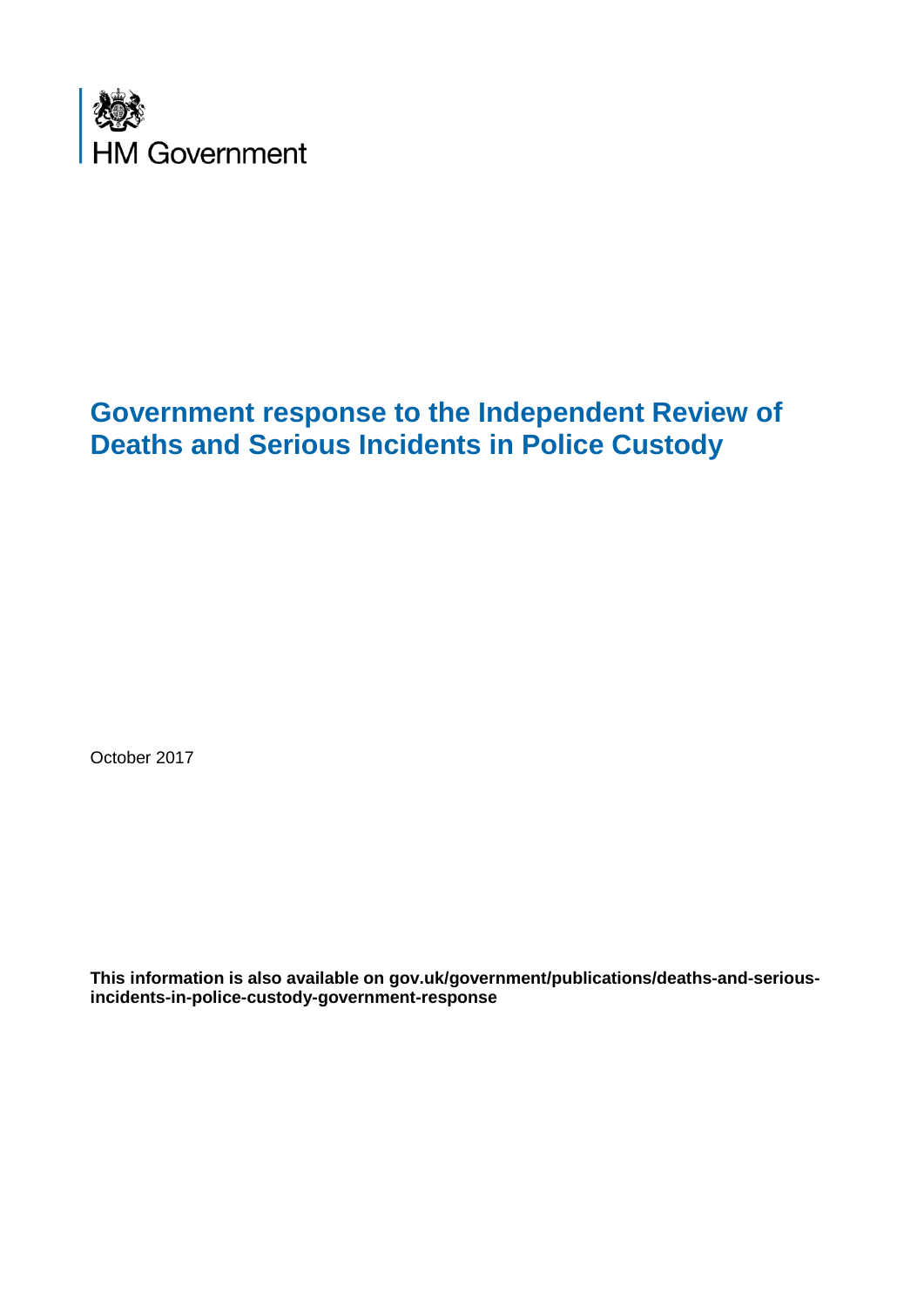

#### **© Crown copyright 2015**

This publication is licensed under the terms of the Open Government Licence v3.0 except where otherwise stated. To view this licence, visit [nationalarchives.gov.uk/doc/open-government](http://nationalarchives.gov.uk/doc/open-government-licence/version/3/)[licence/version/3](http://nationalarchives.gov.uk/doc/open-government-licence/version/3/) or write to the Information Policy Team, The National Archives, Kew, London TW9 4DU, or email: [psi@nationalarchives.gsi.gov.uk.](mailto:psi@nationalarchives.gsi.gov.uk)

Where we have identified any third party copyright information you will need to obtain permission from the copyright holders concerned.

Alternative format versions of this report are available on request from PolicePowersUnitBusinessSupport@homeoffice.gsi.gov.uk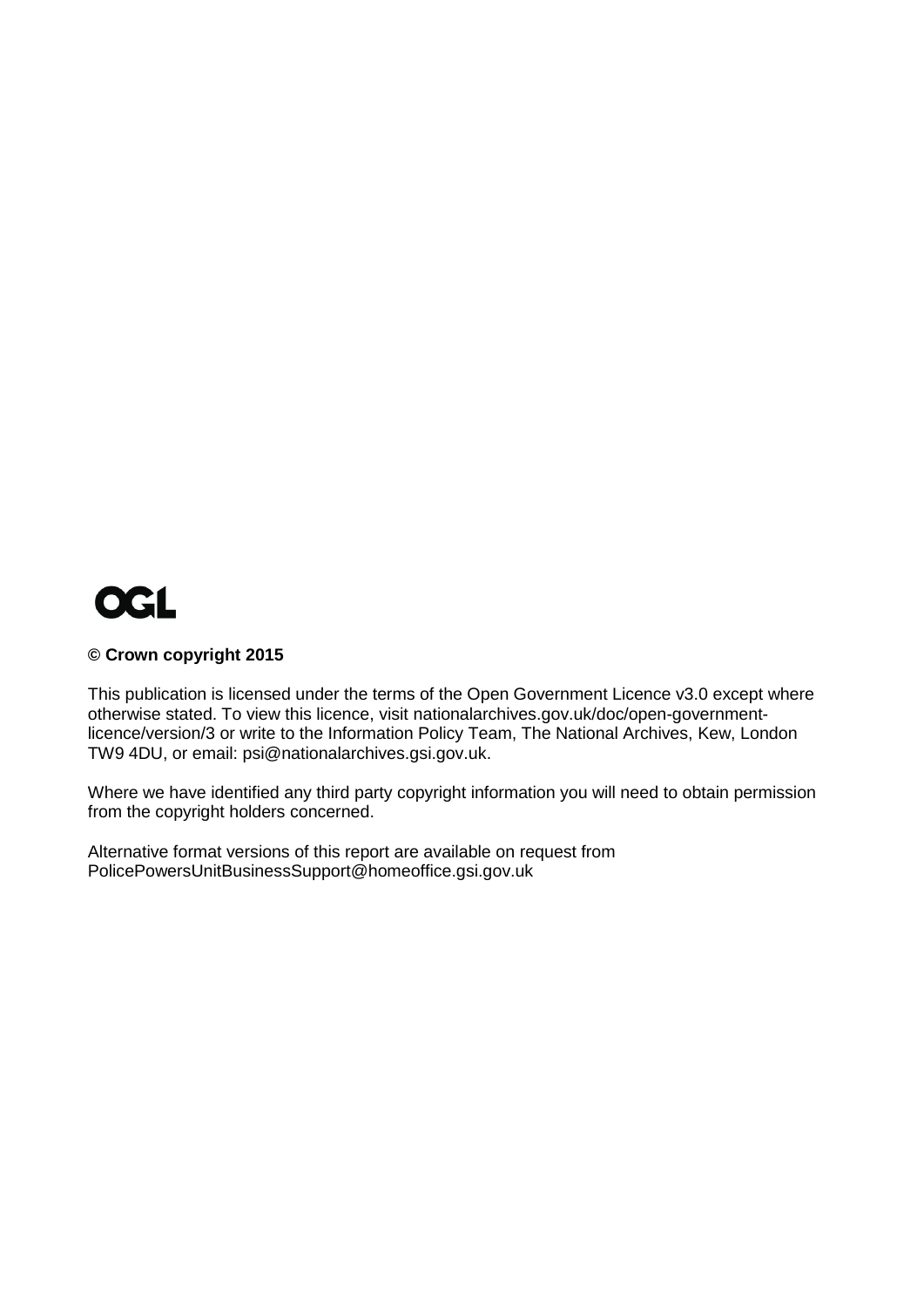## **Contents**

| <b>Foreword</b>                                                                 | 3  |
|---------------------------------------------------------------------------------|----|
| <b>Introduction</b>                                                             | 6  |
| <b>Thematic Response</b>                                                        |    |
| Restraint                                                                       | 8  |
| <b>Custody Environment</b>                                                      | 10 |
| Health and wellbeing                                                            | 13 |
| Funding for families and family support                                         | 16 |
| Communications                                                                  | 19 |
| Investigations                                                                  | 19 |
| Coroners and Inquests                                                           | 22 |
| Accountability                                                                  | 23 |
| Training                                                                        | 24 |
| Learning                                                                        | 26 |
| <b>Statistics</b>                                                               | 27 |
| Research                                                                        | 27 |
| <b>Annex A:</b> Work Programme for the Ministerial Council on Deaths in Custody |    |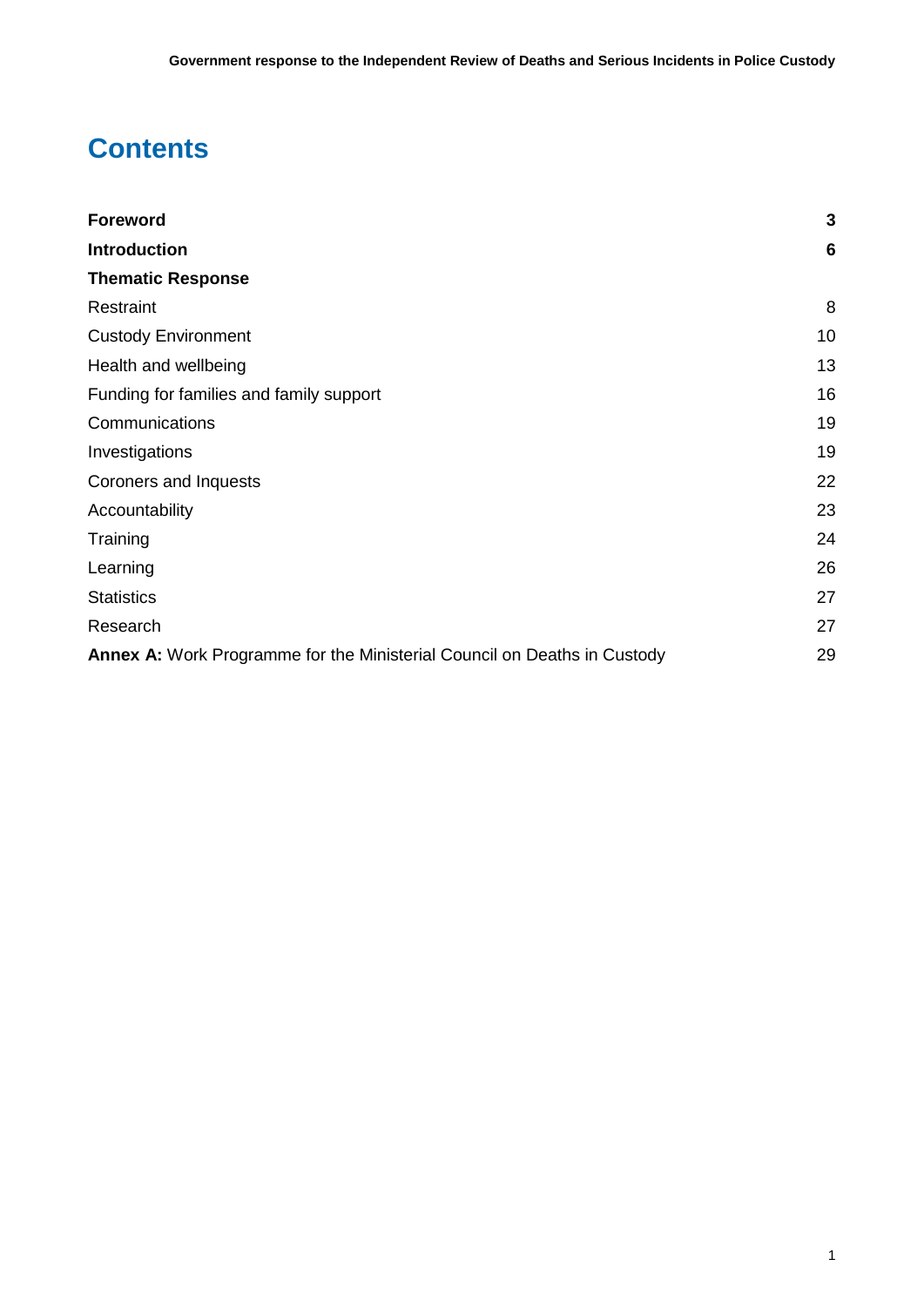**Government response to the Independent Review of Deaths and Serious Incidents in Police Custody**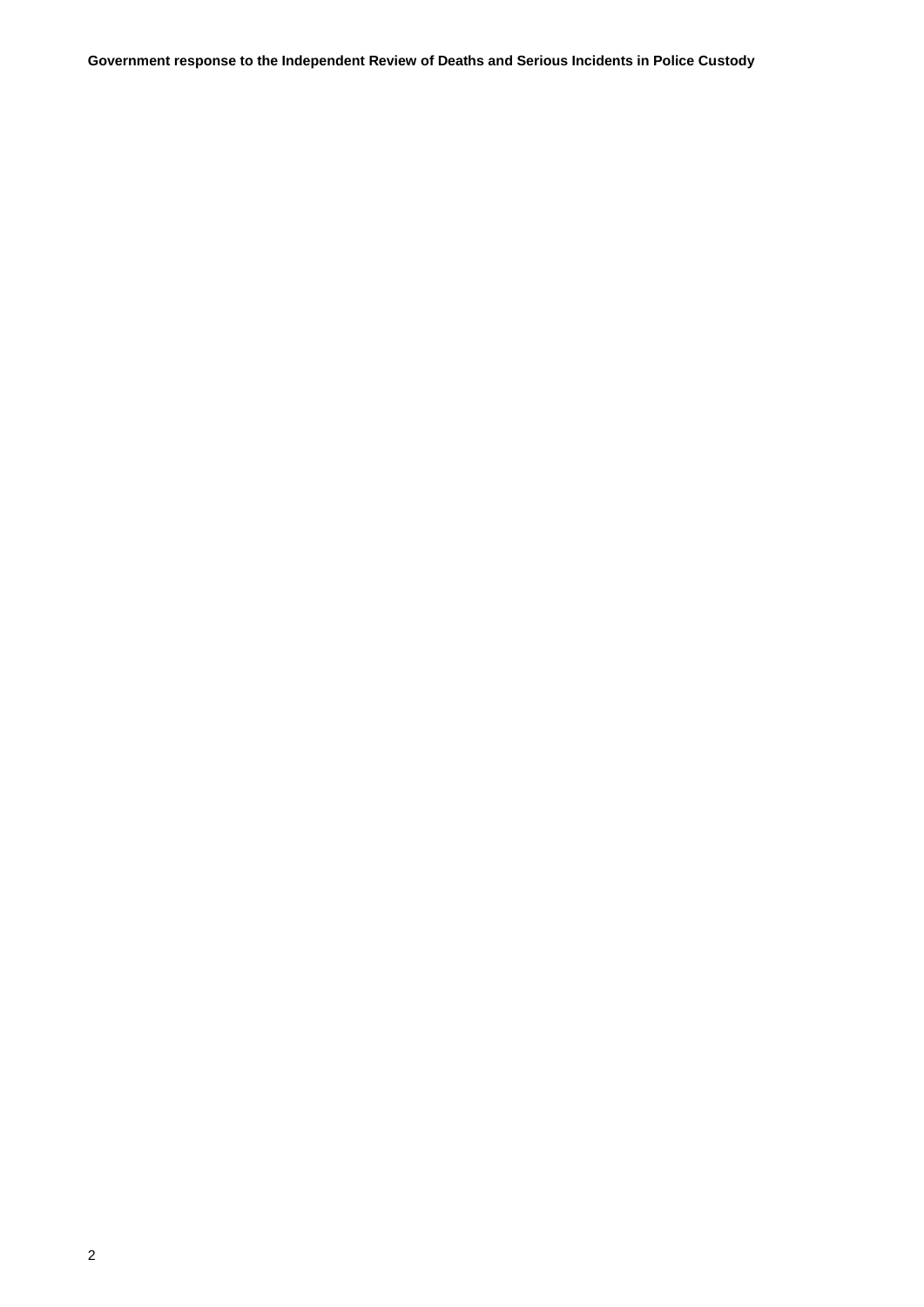### **Foreword**

When the Rt Hon Theresa May MP announced a major review of deaths and serious incidents in police custody on 23 July 2015, she focussed on the experiences of bereaved families. Her meetings with the relatives of Olaseni Lewis and Sean Rigg had left her in no doubt that there was still significant work to do: not only in preventing deaths in police custody but, where they do occur, ensuring that families and the wider public are given answers as promptly as possible and that lessons are learned.

By making families' experiences the basis of her investigations, the Rt Hon Dame Elish Angiolini DBE QC has afforded a central role to a perspective that, in the past, has been all too often forgotten. I would like to take this opportunity to thank the families who contributed to this review and to commend their resolute pursuit for answers. Often, their motivation is simply to ensure that lessons are learned in order to spare others the suffering they have endured. In this modest ambition, the Government stands with them.

This Government is committed to learning lessons and delivering change.

Dame Elish's report is comprehensive and identifies room for improvement in every aspect of the procedures and processes surrounding deaths and serious incidents in police custody. Her report is an important contribution to the wider debate on supporting bereaved families; more learning will come to the fore when Bishop James Jones reports on the Hillsborough families' experiences.

Dame Elish highlights a number of points of learning in relation to the inquest process. As a first step towards addressing these concerns and ensuring the bereaved can have confidence in the arrangements, the Lord Chancellor will review the existing guidance so that it is clear that the starting presumption is that legal aid should be awarded for representation of the bereaved at an inquest following the non-natural death or suicide of a person detained by police or in prison, subject to the overarching discretion of the Director of Legal Aid Casework. It will also be made clear that in exercising the discretion to disregard the means test, consideration should be given to the distress and anxiety caused to families of the bereaved in having to fill out complex forms to establish financial means following the death of a loved one. This work will be completed by the end of the year.

As a next step, the Lord Chancellor will consider the issue of publicly-funded legal advice and representation at inquests, in particular the application of the means test in these cases, as part of the upcoming post-implementation reviews of the Legal Aid, Sentencing and Punishment of Offenders Act 2012, due to be published next year.

I am proud of this country's world-leading police forces. The vast majority of police officers in this country do their jobs well, putting themselves in harm's way to protect the public with honesty and integrity, upholding the values set out in the policing Code of Ethics. Police integrity and accountability is central to public confidence in policing and a system which holds police officers to account helps to guarantee this. The Government must ensure the public have confidence in the police to serve our communities and keep us safe.

When things go wrong, swift action is needed to expose and tackle any misconduct. Action must be open, fair and robust. We will implement legislation later this year to extend the disciplinary system to former officers so that, where serious wrongdoing is alleged, an investigation and subsequent disciplinary proceedings can continue until their conclusion, even where an officer has left the force. We will also make publically available a statutory Police Barred List of officers, special constables and staff who have been dismissed from the force and are barred from policing.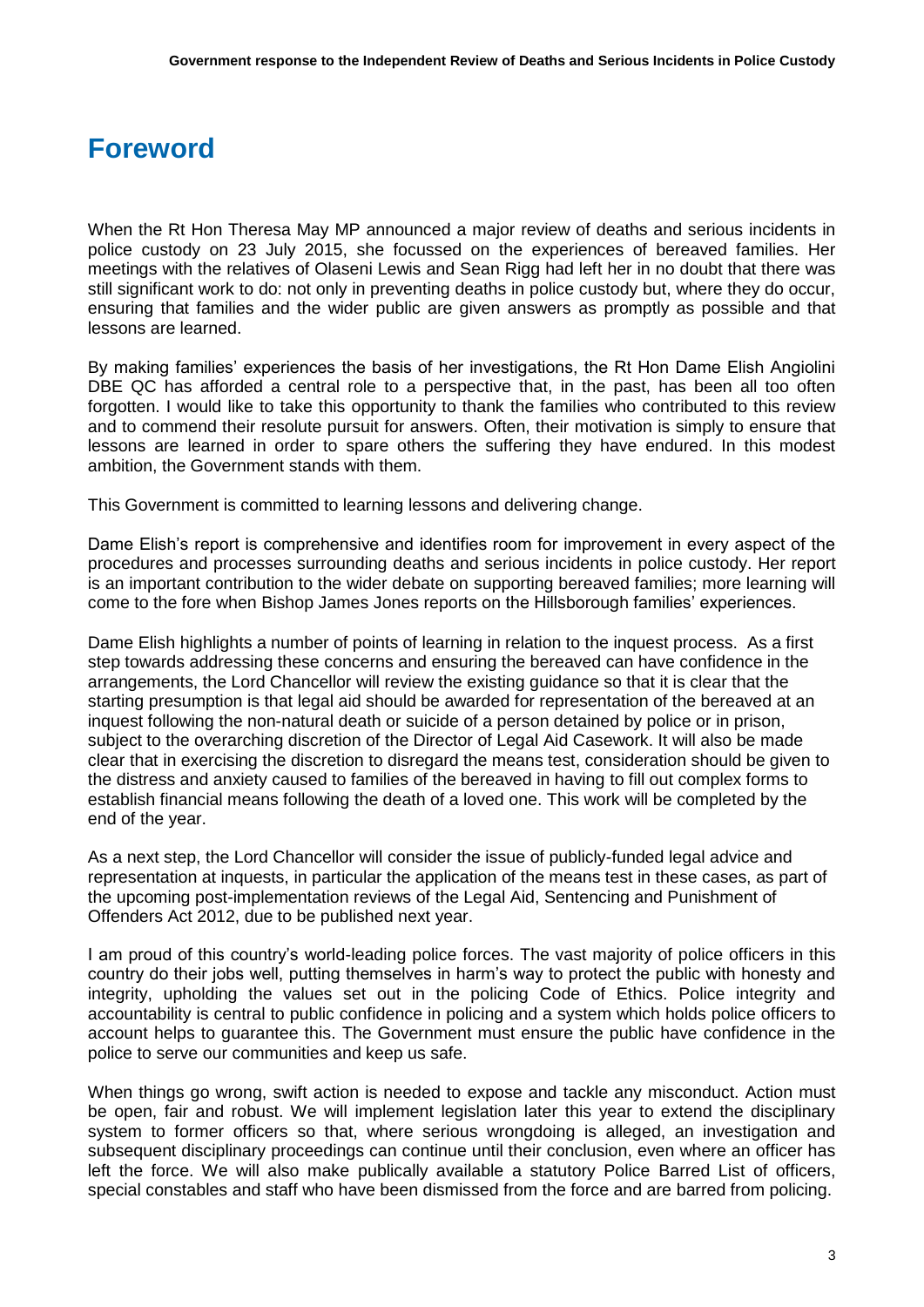The Independent Police Complaints Commission (IPCC) has undergone a multi-year major change programme which has seen a five-fold increase in the number of independent investigations it opens each year compared to 2013/14. On Friday 20 October, we reached another major milestone in reforming the organisation with the announcement of the first Director General of the new Independent Office of Police Conduct (IOPC). The new Director General will start in January 2018 when the reforms to the IPCC's governance are implemented and it is officially renamed the IOPC.

We are strengthening safeguards in the custody environment. The Government is clear that police custody is no place for children. The Policing and Crime Act 2017 makes it unlawful to use a police station as a place of safety for anyone under 18 years of age in any circumstance, and we will shortly be implementing regulations to restrict the use of police stations as a place of safety for people aged 18 and over.

I am encouraged by the work of the College of Policing and the National Police Chiefs' Council to improve training and guidance for police officers and staff. Drawing also on learning from the IPPC's independent investigations, this has contributed to a significant reduction in the number of deaths in custody in recent years.

In other areas, however, improvements require us to tackle entrenched and longstanding problems that cut across multiple agencies' responsibilities. We must not shy away from the long-term collaborative work that this requires. That is why the Government has commissioned the Ministerial Council on Deaths in Custody to play a leading role in considering the most complex of Dame Elish's recommendations: those relating to healthcare in police custody, inquests and support for families.

The Ministerial Council is uniquely placed to drive progress in these areas and, in line with Dame Elish's recommendations, has been newly reformed to ensure an increased focus on effectively tackling the issues that matter most. It brings together not only ministers from the Home Office, the Department of Health and the Ministry of Justice, but also leading practitioners from the fields of policing, health, justice and the third sector. In addition, its work is informed by an Independent Advisory Panel which brings together eminent experts in the fields of law, human rights, medicine and mental health. This will introduce necessary oversight to ensure lessons are learnt.

In recognition of the need for increased scrutiny and accountability in the procedures surrounding deaths and serious incidents in police custody, I have written to Her Majesty's Chief Inspector of Constabulary; inviting his views on Dame Elish's findings and how we can further address failings and drive required improvements.

Every death in police custody is a tragedy. We must do all we can to prevent them. The Independent Review of Deaths and Serious Incidents in Police Custody is a major step forward in our efforts to better understand this issue and to bring about meaningful and lasting change.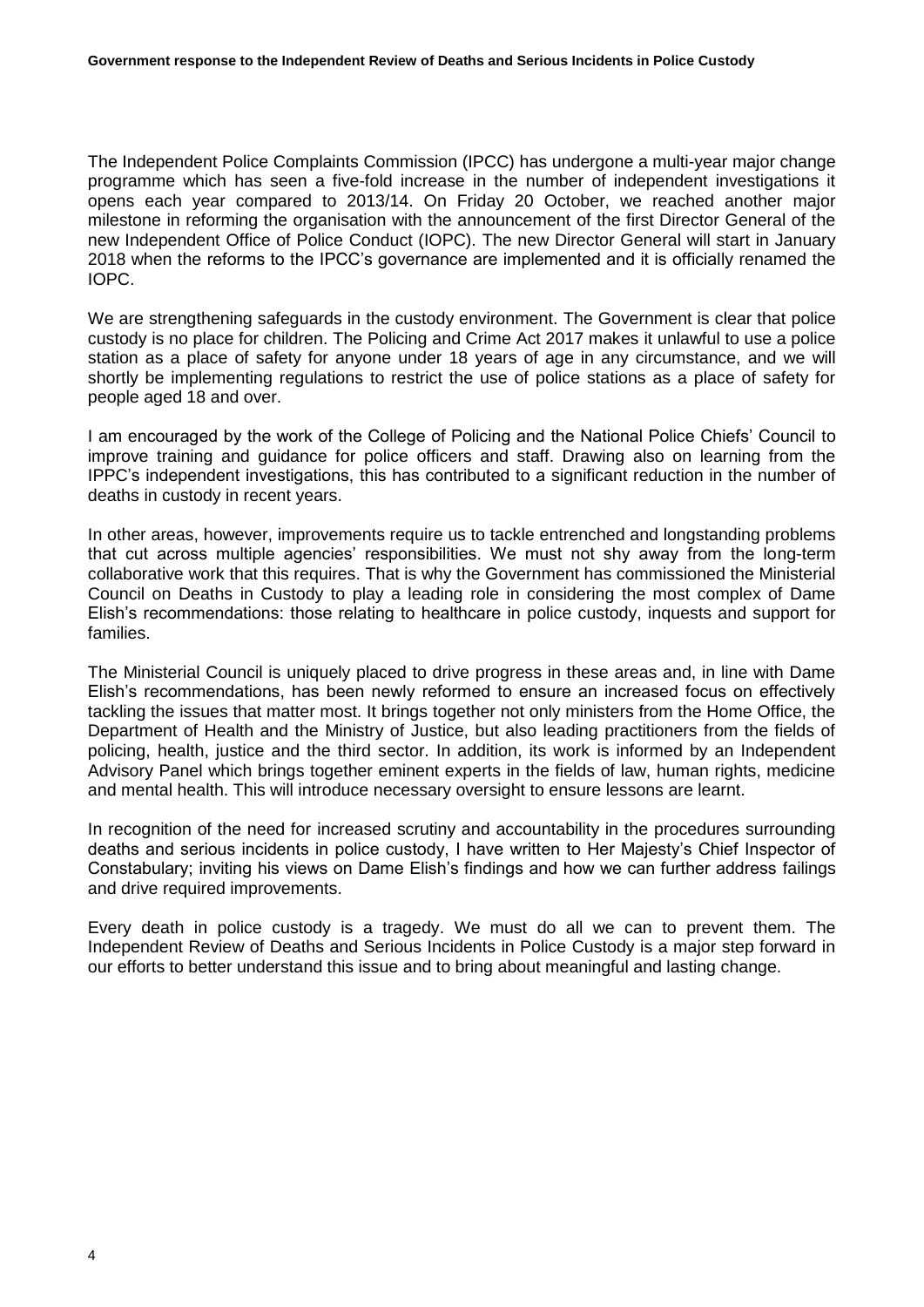I am very grateful to Dame Elish for her tireless efforts to shine a light on this important issue. I am also grateful to Deborah Coles, Director of INQUEST, and to Dame Elish's Reference Group for providing expert advice to the review, and to the great many experts, practitioners and family members who generously gave their time and support to producing this considered and thorough review.

Juhr Russ

**The Rt Hon Amber Rudd MP Home Secretary**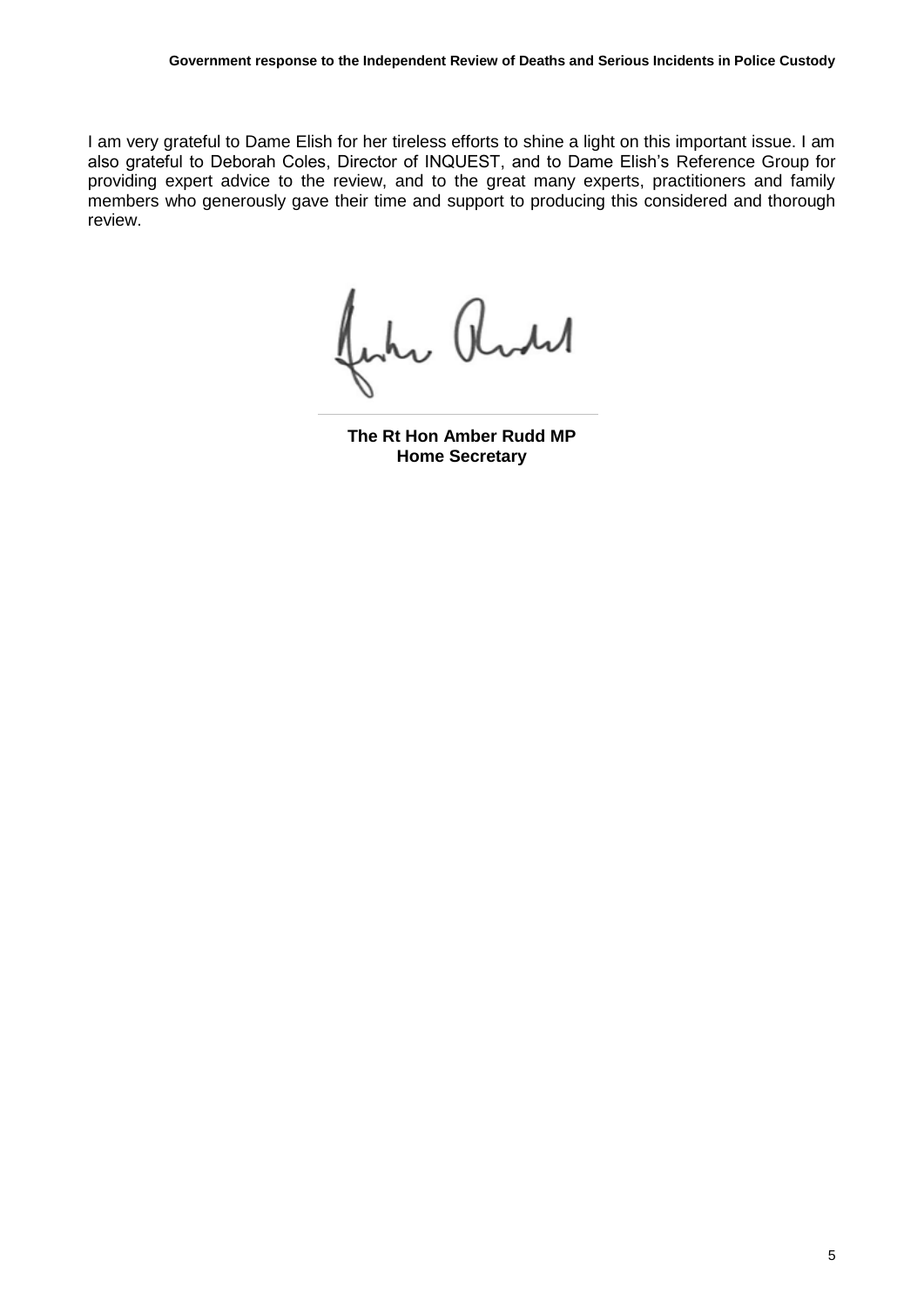# **1. Introduction**

- 1.1. Deaths in, or following, police custody are defined as those deaths that happen whilst a person is under arrest or detained under the Mental Health Act 1983, or where a person is no longer detained but their death arises from injuries or medical problems that developed or were identified during their detention. This includes deaths that occur not only within a police custody suite, but also on private or medical premises, or in any other public place.
- 1.2. Natural causes have been the most common known cause of deaths in police custody in England and Wales between 2004/05 and 2014/15, accounting for 51 percent of causes of death in this period. Drugs and/or alcohol also featured as causes in around half of deaths (49%), and an even higher proportion of those who died had an association with drugs or alcohol (82%). Mental health is also a significant contributing factor; according to the latest annual statistics published by the Independent Police Complaints Commission (IPCC), eight out of 14 people who died in or following police custody were identified as having mental health concerns.<sup>1</sup> Use of restraint against detainees was identified as a cause of death by post-mortem reports in 10 per cent of deaths in police custody between 2004/05 and 2014/15. Those who die in police custody in England and Wales are typically male, aged between 31 and 50, and from a white ethnic background.
- 1.3. Since the 1990s, there have been large reductions in the number of deaths in or following police custody. This likely reflects improved training, guidance and practices in a number of areas,<sup>2</sup> but most significantly in suicide prevention, drawing on learning including from the IPCC's independent investigations. Recent Government initiatives have also limited the use of police cells as places of safety for mental health detentions (banning them entirely in the case of children and limiting them to exceptional circumstances for adults) and introduced more stringent governance and scrutiny of police use of force.
- 1.4. The focus of this Government is to go further still. It is essential that deaths and serious incidents in police custody are reduced as far as possible and, when they do occur, that they are investigated thoroughly, agencies are held to account, lessons are learned where improvements are identified, and bereaved families are provided with the support they need. It is for this reason that the Government commissioned the Independent Review of Deaths and Serious Incidents in Police Custody.
- 1.5. This response to the Independent Review sets out progress in those areas where Dame Elish Angiolini has made recommendations for change, including progress made since the review was commissioned in 2015. It also identifies where new initiatives or programmes of work have already commenced directly in response to the review's findings.
- 1.6. Whilst progress is outlined in the areas of healthcare in police custody, support for families and the inquest process, it is recognised that significant cross-agency work is required to develop solutions to these longstanding areas of concern. The newly-reformed Ministerial Council on Deaths in Custody will take these strands forward as priority areas within their

<sup>&</sup>lt;sup>1</sup> IPCC (2017), *Deaths during or following police contact: Statistics for England and Wales 2016/17. Available* at [https://www.ipcc.gov.uk/sites/default/files/Documents/research\\_stats/Deaths\\_Report\\_1617.pdf](https://www.ipcc.gov.uk/sites/default/files/Documents/research_stats/Deaths_Report_1617.pdf)

 $2$  For example, more stringent measures have been introduced in relation to regular cell checks, logging of checks on custody records, observations levels for the particularly vulnerable and better risk assessments of people entering custody.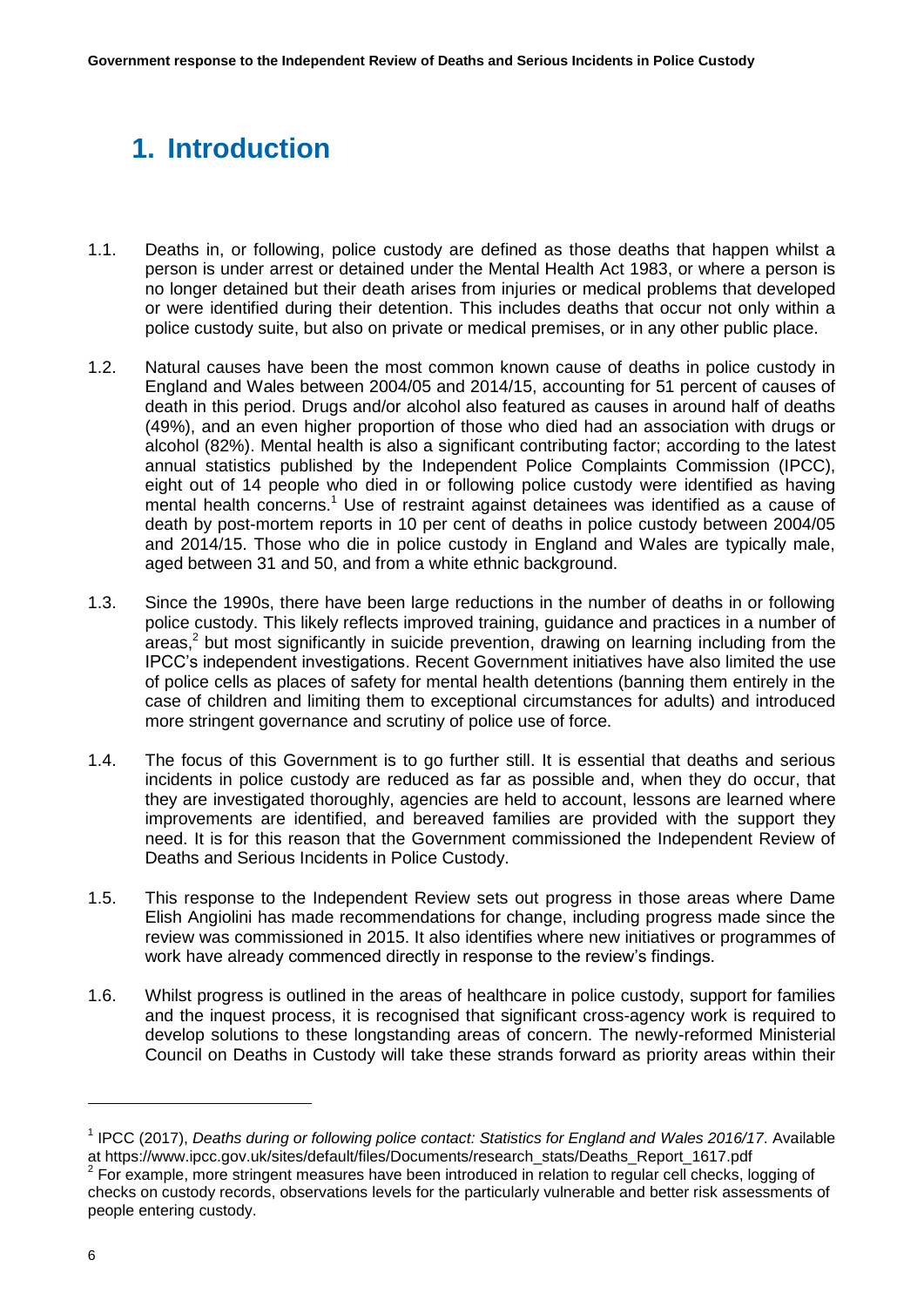programme of work. This will include close collaboration with the Welsh Government to take account of areas which cut across devolved competences.

- 1.7. The report of the Independent Review of Deaths and Serious Incidents in Police Custody makes 110 recommendations for improvement, categorised under twelve thematic headings: restraint, custody environment, health and wellbeing, funding for families and family support, communications, investigations, coroners and inquests, accountability, training, learning, statistics and research.
- 1.8. The recommendations fall to a number of Government departments and public sector organisations, and many of them are cross-cutting and multi-disciplinary in nature. In the following pages of this response, each of Dame Elish's thematic headings is addressed in turn, in order to ensure the recommendations are addressed in the round. The corresponding recommendation numbers are indicated in brackets at the end of the relevant paragraph.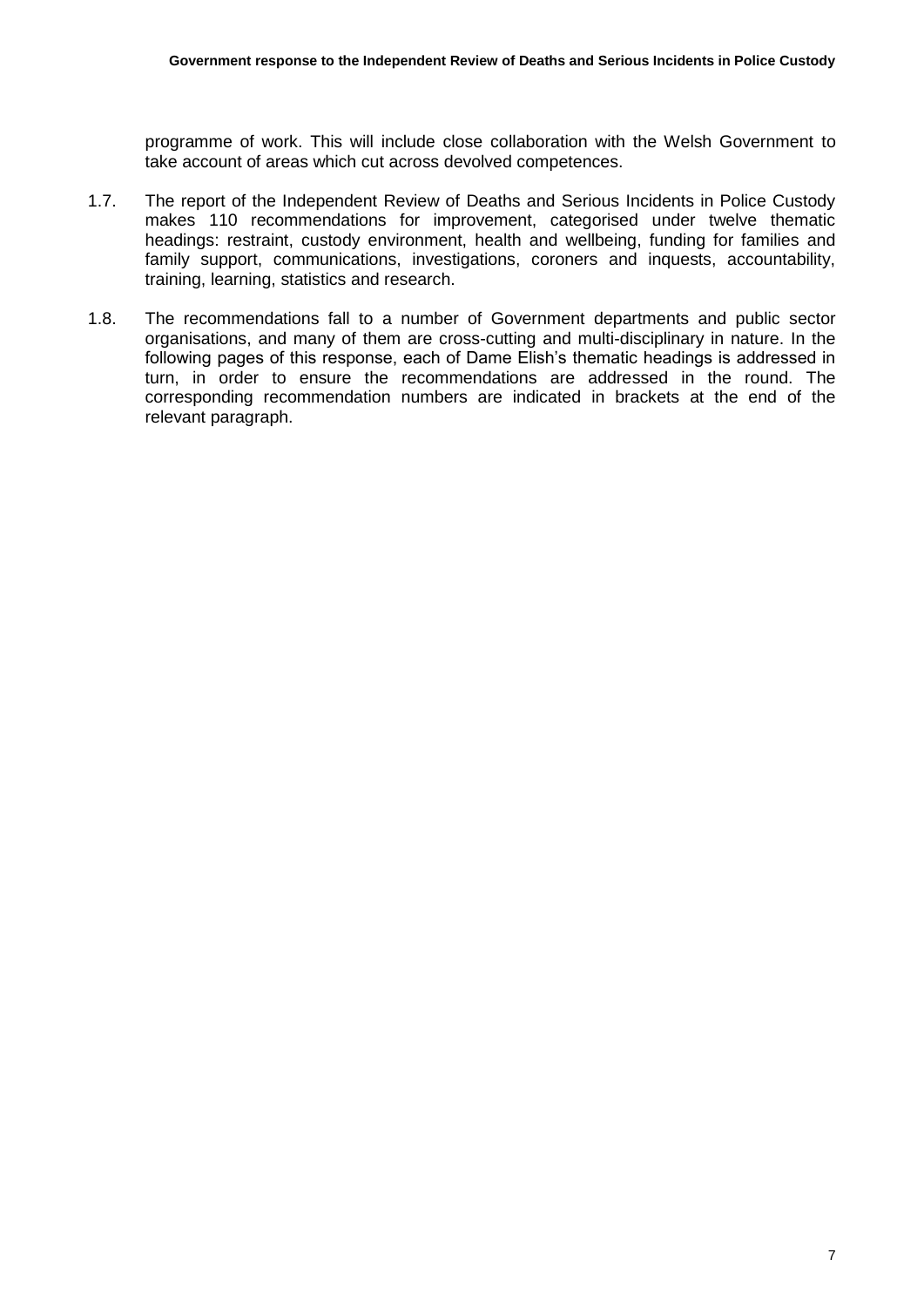# **2. Thematic Response**

#### *Restraint*

- 2.1. The responsibilities of the police are to protect the public, prevent, detect and investigate crime and bring offenders to justice. There are some circumstances, such as when suspects are violent or resisting arrest, in which fulfilling these responsibilities may require the use of restraint, including to prevent harm to the public, to police officers or to the suspects themselves.
- 2.2. The extent to which restraint techniques contribute to deaths in custody and whether current training is fit for purpose is a crucial aspect of Dame Elish's report. IPCC statistics indicate that of 18 deaths in or following police custody in 2014/15, 10 followed use of restraint; in 2015/16, of 14 deaths in or following police custody, six followed the use of restraint; and in 2016/17, of 14 deaths in or following police custody, it is known that five people had some force used against them by officers or by members of the public before their deaths. $3, 4, 5$
- 2.3. Police training and practice must emphasise that under certain circumstances any form of restraint can potentially lead to death. This is particularly true in instances where a suspect is suffering from acute behavioural disorder (ABD), mental health crisis or the effects of drugs or alcohol. In these instances, the use of restraint – whilst sometimes necessary – may have the effect of aggravating the individual further, heightening the need for further restraint and increasing the risk that a medical emergency will arise. We must seek to break this cycle. [1]
- 2.4. The risks and best practice associated with positional asphyxia and ABD are firmly embedded in national police training. The National Police Chiefs' Council (NPCC) and the College of Policing aim to ensure that the latest medical, legal and tactical advice form a 'golden thread' that permeates throughout the National Personal Safety Manual, and this is especially so in relation to the challenges of prone restraint and mental health issues. Recent examples include the regular review of the medical implications of restraint by leading healthcare professionals and the introduction of a multi-agency training DVD, which is designed to promote safety in the police's partnership approach. [1, 3, 5, 6]
- 2.5. Guidance issued by the College of Policing through the National Acute Behavioural Disorder Package and National Personal Safety Manual provides officers and staff with knowledge and understanding to identify symptoms, respond effectively and manage an individual whom they consider to be suffering from ABD. If physical restraint is a necessary and proportionate response, officers and staff are trained in techniques that significantly reduce the potential for an individual to suffer from positional asphyxia. The College of Policing will ensure the term "Excited Delirium" is no longer used in guidance or training. [1, 2, 3, 4, 5, 6]

<sup>3</sup> IPCC (2017), *Deaths during or following police contact: Statistics for England and Wales 2016/17*. Available at [https://www.ipcc.gov.uk/sites/default/files/Documents/research\\_stats/Deaths\\_Report\\_1617.pdf](https://www.ipcc.gov.uk/sites/default/files/Documents/research_stats/Deaths_Report_1617.pdf) 4 The use of restraint, or other types of force, did not necessarily contribute to the deaths.

<sup>&</sup>lt;sup>5</sup> Of the five people who had some force used against them, one was physically restrained by the police. Four were being physically restrained by non-police, such as security staff or members of the public, when the police arrived at the scene; there was no police involvement in restraining the four people involved in these incidents, but the police did apply handcuffs when they arrived. IPCC (2017), *Deaths during or following police contact: Statistics for England and Wales 2016/17*.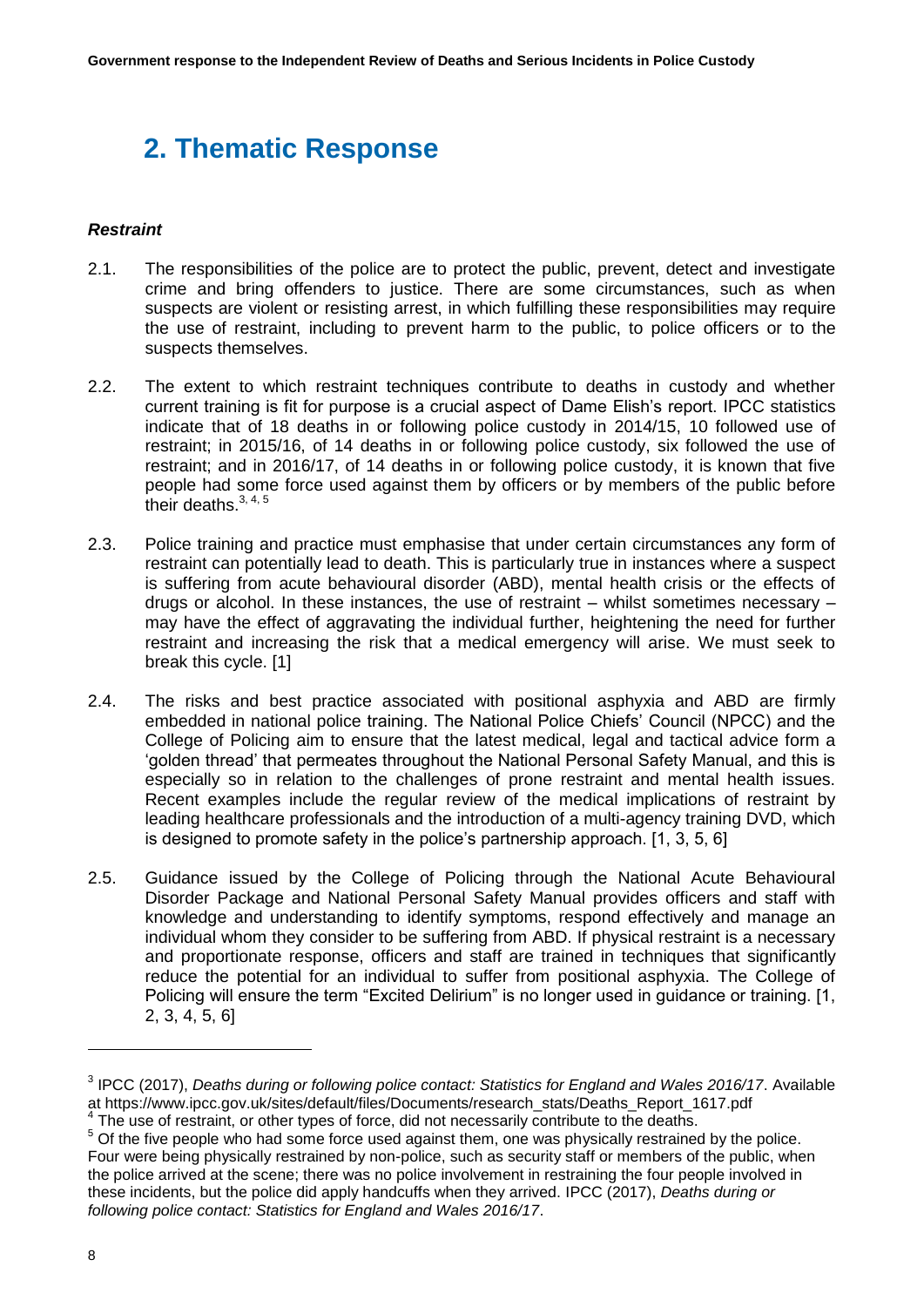- 2.6. The National Decision Model (NDM) is designed to help officers and staff ensure timely and proportionate 'use of force' decisions - often in complex and fast-moving circumstances. The policing Code of Ethics sits at the heart of the NDM, which is fundamental to the National Personal Safety Manual, training and guidance.
- 2.7. In response to recent coronial findings, the College of Policing has placed an increased emphasis on the concept of 'containment' and its application to many strands of policing (tactical communication, hostage negotiation, public order, firearms; etc.). Containment involves the use of de-escalation, persuasion and negotiation with the intention of resolving conflict without the need to use force. This concept features significantly in personal safety training. [2, 3, 5, 6]
- 2.8. In addition, the College of Policing is currently piloting a new approach to the development of guidelines. These guidelines on 'Safer Resolution' will provide recommendations for good practice, based on the best available evidence in order to support officers and staff to manage conflict without force. The research aims to understand better the factors that are associated with escalation or containment of conflict situations as well as effective techniques to de-escalate, diffuse conflict and 'slow down' situations. It is anticipated the new guidelines will be published in 2018. [2, 3, 5, 6]
- 2.9. In January 2017, the College of Policing published a Memorandum of Understanding (MOU) between the NPCC, the Royal College of Psychiatrists, the Royal College of Nursing, the Faculty of Forensic and Legal Medicine and Mind which addressed the issue of police restraint in mental health/learning disability settings. This helps to build a common understanding across agencies. Additionally, the College of Policing published guidance and training modules on the policing role in dealing with mental health in October 2016. This work is intended to support all in policing who may encounter people who need mental health support. [5, 6]
- 2.10. Through the continual development of guidance, training modules and standards, the College of Policing is supporting greater consistency of approach and enhanced standards across the 43 police forces in England and Wales. All Chief Constables, through the NPCC, have committed to working towards a nationally consistent approach to custody training, aiming for all custody practitioners to be trained to a national minimum standard. [2]
- 2.11. The NPCC and the College of Policing are working together to develop a national awareness initiative for frontline officers and staff, which they aim to launch this year. Drawing on known risk factors and the lessons learned from Dame Elish's report, the campaign isolates and publicises the key decisions that officers must take when considering whether the suspect should be dealt with as a medical emergency or conveyed to custody. The initiative aims to support the police by encouraging them to consider the potential risks of a difficult arrest at the earliest opportunity and take extra care to safeguard the suspect's welfare where restraint is unavoidable.
- 2.12. In recognition of the importance of ensuring transparency in how police forces use force, and in response to concerns that force is potentially being used disproportionately against vulnerable groups, the Government asked former Chief Constable David Shaw to review what data should be collected and published. The review recommended that forces record an extensive range of data in all instances when force is used, including the use of restraint techniques. Since April 2017, data has been collected by individual forces, including the age, gender, ethnicity and sex of the subject, the type of force used, reason for the use of force, and the outcome of the incident.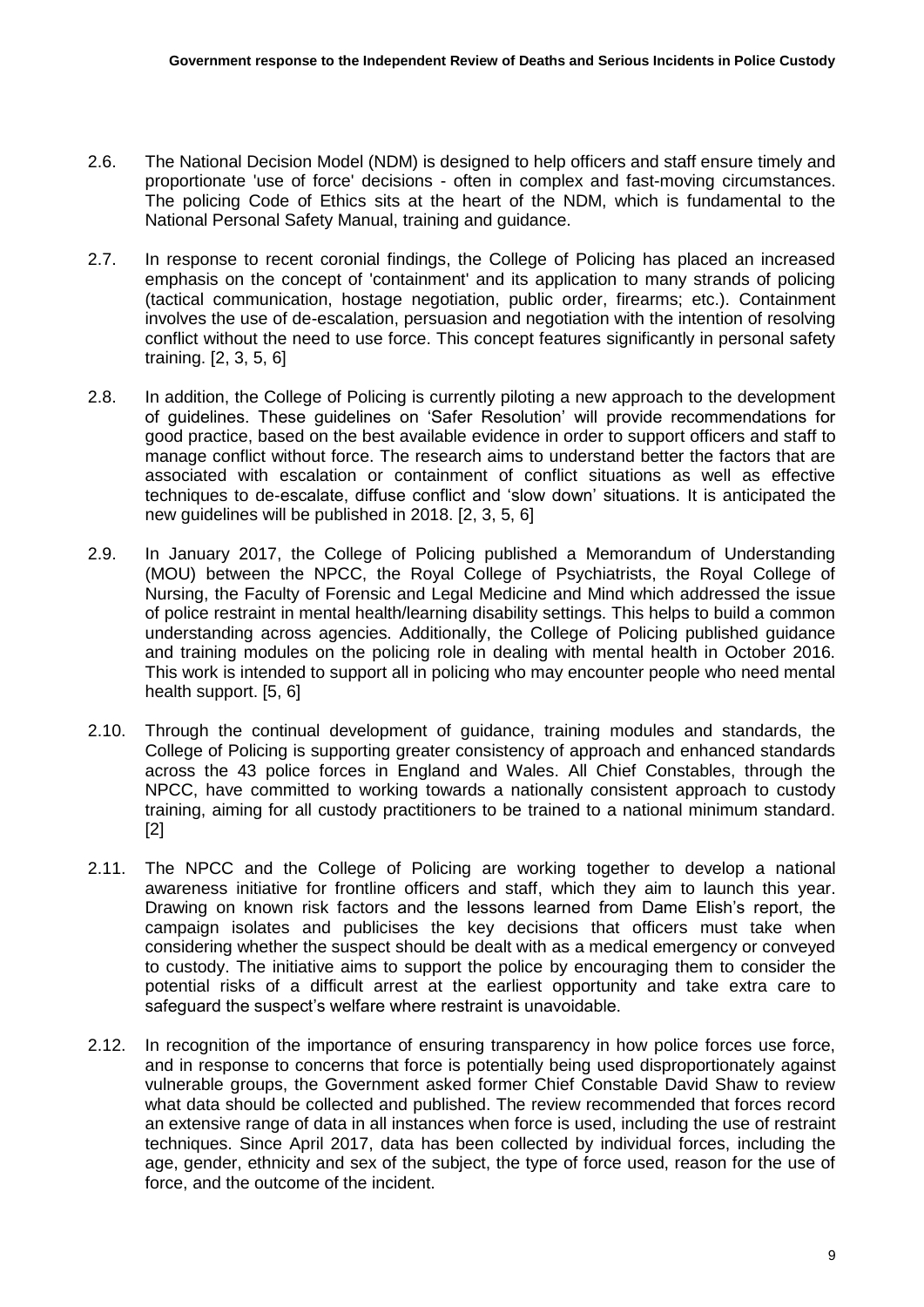- 2.13. Police forces are now publishing their record level data locally on a quarterly basis and a subset of the key data will be provided to the Home Office for publication as part of the mandatory 2017/18 Annual Data Requirement – and annually thereafter. Publishing this level of data provides unparalleled levels of transparency over what force is being used by the police. It will improve the public understanding of why force is being used, where it is being used, and who it is being used on. This, in time, will increase public trust and confidence, and ensure greater police accountability.
- 2.14. The data recorded will also offer meaningful comparisons of the impacts of different techniques and tactics used by the police, including the level of injury suffered by the subject, and by police officers. This will directly influence, enhance and improve the effectiveness, legitimacy and consistency of future police training, tactics and equipment by shining a light on areas for improvement.
- 2.15. The development and introduction of new Personal Protective Equipment (PPE), including restraint equipment, is strictly controlled through the relevant NPCC Conflict Management portfolios, which have wide-ranging membership of senior police personnel and partner agencies (including Health Care Professionals and Independent Advisory Groups) to ensure a balanced and transparent process. The new use of force data, being published for the first time this year, will feed into this process. [7]
- 2.16. All officers must be trained in the use of PPE and demonstrate both physical competency and sound judgement within mandatory training programmes before the equipment is issued. Officers must also attend annual developmental training, which is 'pass or fail', to ensure national standards are maintained. Those that do not meet the required standards, which is relatively rare, are given action plans to help raise their development to the requisite standard. [2, 7]

#### *Custody Environment*

- 2.17. Police custody is important to protect the public and to enable the effective investigation of criminal offences. It may only be used where it is both necessary and proportionate to the investigation of an offence. Simultaneously, detainees in police custody are often among the most vulnerable individuals in our society and the state owes them a significant duty of care.
- 2.18. The Police and Criminal Evidence Act 1984 (PACE) and its Codes of Practice, as well as practitioner guidance issued by the College of Policing (referred to as Authorised Professional Practice), set out detailed parameters for use of the power of detention, designed to ensure adequate safeguards are in place.
- 2.19. The Detention and Custody Authorised Professional Practice (APP) has specific guidance on restraint, risk assessment, ABD and positional asphyxia, as well as other safety related matters. The College of Policing seeks to underpin all of its products with the best available evidence. This will increasingly ensure that policing practice and standards are based on knowledge, not custom and convention. Dame Elish's report will be used to further improve training, guidance and standards in relation to detention and custody. The evidence will be examined to see whether adopting a safety officer approach when restraint is used, such as that used in prison settings, could be effective in reducing injury and death in police custody settings. This will take into account the different operating environments and resourcing models that apply in police detention settings. [8]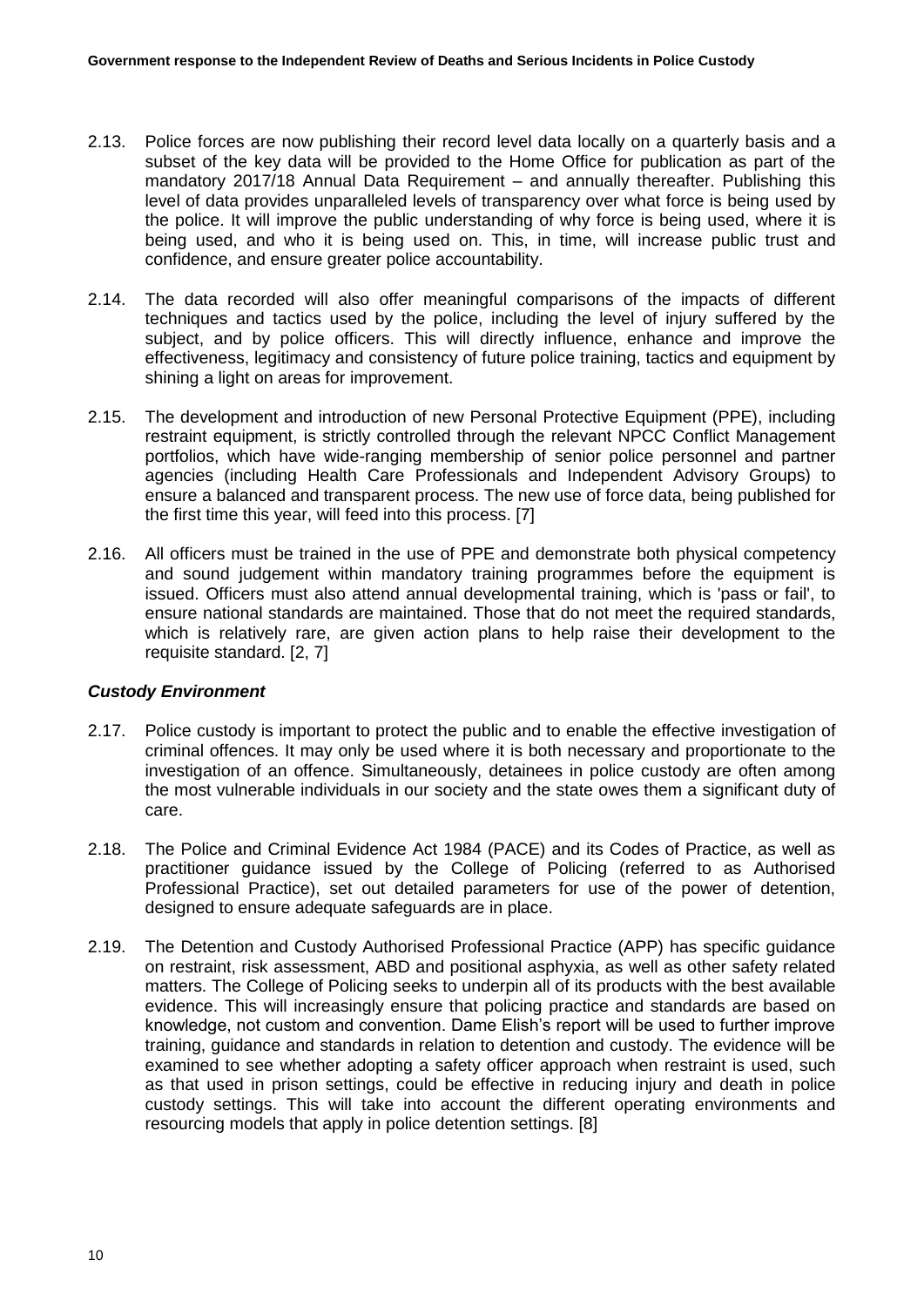- 2.20. To complement this body of legislation, standards and guidance, in October 2016, the NPCC approved and adopted the National Strategy for Police Custody, developed by Chief Constable Nick Ephgrave with the assistance of police and relevant partner agencies.<sup>6</sup> The strategy aims to provide a single vision for police custody in England, Wales and Northern Ireland to inform a nationally consistent approach to new initiatives, new investment and approved practice. The strategy sets out six principles for police custody:
	- i. Detention in Police Custody is safe and used only when necessary, not punitively;<br>ii. Custody supports effective investigation of crime and adds value to the crimi
	- Custody supports effective investigation of crime and adds value to the criminal justice system;
	- iii. The custody experience is non-discriminatory and transparent for all that have engagement with the process;
	- iv. Custody practitioners are professionals in their field, trained to a national minimum standard and accountable for their actions;
	- v. Custody practice is ethical and evolves, reflective of changing demands, identified best practice and learning from previous failings;
	- vi. Engagement with partners is effective and efficient in the support of the investigation of crime.
- 2.21. Implementation of the National Strategy for Police Custody is overseen by the biannual National Custody Forum and driven through its five multi-agency working groups on Health, Training, Risk Assessment, Technology and Voluntary Attendance. The Forum comprises representatives of the police, academia, inspectorates and watchdogs and aims to identify and share best practice, respond to emerging issues in custody practice and to drive nationwide improvements in police custody.
- 2.22. The Strategy recognises that police custody is not always the appropriate response for an individual, even where there are statutory police powers for its use. Alternatives that recognise the individual needs of detainees, especially vulnerable detainees, must always be considered and the police must continue to strengthen work with partners in the medical and mental health fields to manage the needs of detainees and identify opportunities for early diversion from the criminal justice system. This includes seeking and obtaining medical input to the risk assessment process at the point of release, wherever possible. [12]
- 2.23. Among the most important safeguards available to those in police custody are Appropriate Adults,<sup>7</sup> who ensure that both children and vulnerable adults understand custody processes, and that their rights and entitlements are respected. The Government is aware of the difficulties that some police forces encounter to secure Appropriate Adult support in respect of vulnerable adults. This was a problem explored in some depth in the National Appropriate Adult Network (NAAN) report *There to Help: Ensuring provision of appropriate adults for mentally vulnerable adults detained or interviewed by police*, which was commissioned by the Government*.* In response, the Government set up a dedicated Working Group to consider the report's recommendations and develop solutions to the problems identified. Progress has been made to identify revisions to PACE Codes of Practice C (detention) and H (terrorism detention) to ensure that AA provision is targeted where it is needed. Work is currently underway to develop a partnership approach to commissioning Appropriate Adult services for vulnerable adults which will see Police and

 $6$  The National Strategy for Police Custody is available at

<http://www.npcc.police.uk/documents/NPCC%20Custody%20Strategy.pdf>

<sup>7</sup> A parent, guardian or other adult (not employed by the police) whose role is to support, advise and assist juveniles and vulnerable adults in police custody with a view to safeguarding their rights, entitlements and welfare.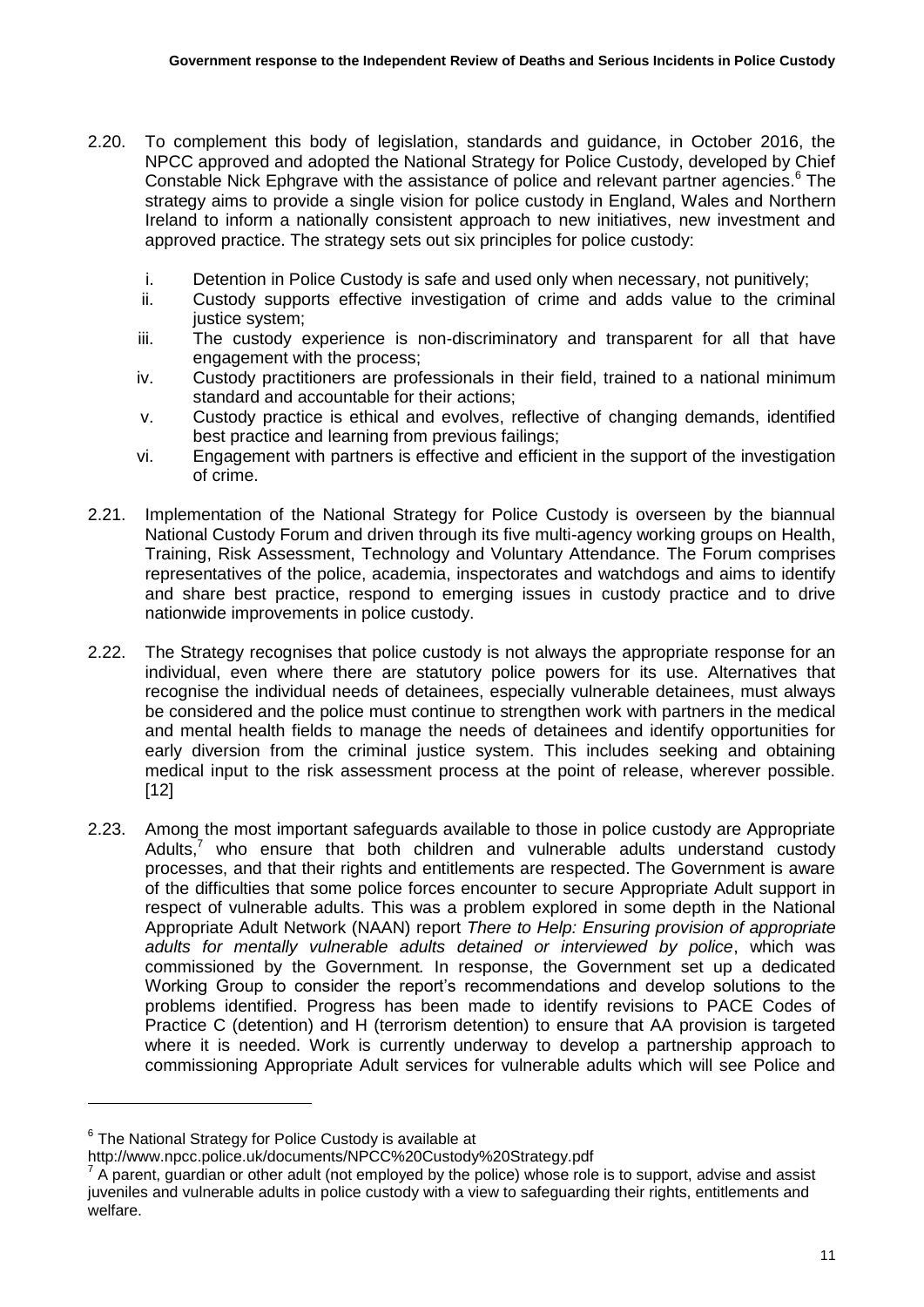Crime Commissioners (PCCs) and Local Authorities working closely together to ensure that where an Appropriate Adult is needed, there is availability with minimal delay. The Government has also increased its annual grant to NAAN to enable it to provide a better service to those delivering AA services. [16]

- 2.24. Independent Custody Visitors (ICVs) also have a key role to play in safeguarding people detained in police custody. The Government provides an annual grant of £105,000 to the Independent Custody Visiting Association (ICVA), and has supported ICVA to undertake significant reform of its internal governance and training offer in order to ensure that local ICV schemes are as effective a safeguard as possible for those held in police custody. This has included working to improve the capacity and capability of ICVs to conduct unannounced inspections where suspects are held under the Terrorism Act 2006 (TACT). The Government will continue to work closely with ICVA to consider how the work of ICVs can be better aligned with national policy objectives and potentially the work of inspectorates like the Criminal Justice Joint Inspectorate (CJJI). [18]
- 2.25. The Government is clear that police custody is no place for children. The Policing and Crime Act 2017 will make it unlawful to use police cells as a place of safety for anybody below the age of 18 and £30m has been made available to local clinical commissioning group areas to ensure there is sufficient provision of community and health-based places of safety. In addition, all police forces and the majority of local authorities in England are signatories to the Home Office's Concordat on Children in Custody, which has been launched alongside this response. This represents their agreement to work together to ensure that children who are charged and denied bail are always transferred from police custody to local authority care when required. The Welsh Government has developed a bespoke version of the Concordat for forces and local authorities in Wales. [13, 15, 25, 90]
- 2.26. In addition, the Government is working to address capacity issues within the secure children's homes estate. The Government is committed to long-term change to ensure that secure children's home provision is better joined up at a national level to protect the interests of those very vulnerable young people in need of a secure placement. A national approach will enable better planning and coordination of placements, based on individual needs, and will look to address the current capacity issues. [13]
- 2.27. The Government continues to invest in the secure estate through the Secure Accommodation Capital Programme, worth £40m over the current spending review period, to ensure the provision meets young people's needs, and to expand capacity. The Government is also providing almost £5m of funding through the Children's Social Care Innovation Programme, to pilot new models of commissioning of residential care placements, in order to increase placement choice. [13]
- 2.28. The College of Policing Detention and Custody APP highlights the need for a different and distinct approach for female detainees and factors that should be considered, including child/dependent welfare issues and the effects of being separated from a child, where the detainee has a baby or infant. It also sets out standards for detainees with caring responsibilities (irrespective of gender), including an expectation that staff facilitate multiple phone calls to arrange alternative care arrangements, provided there is no investigative impediment. As well as ensuring all risks, vulnerabilities and welfare needs of detainees are being adequately managed, custody officers need to consider the risks that children could be exposed to in custody environments and the resourcing requirements of managing those risks in determining the best course of action. [17]
- 2.29. The Government supports measures that improve transparency and accountability. The decision to procure and deploy CCTV in police vans is a matter for PCCs and chief officers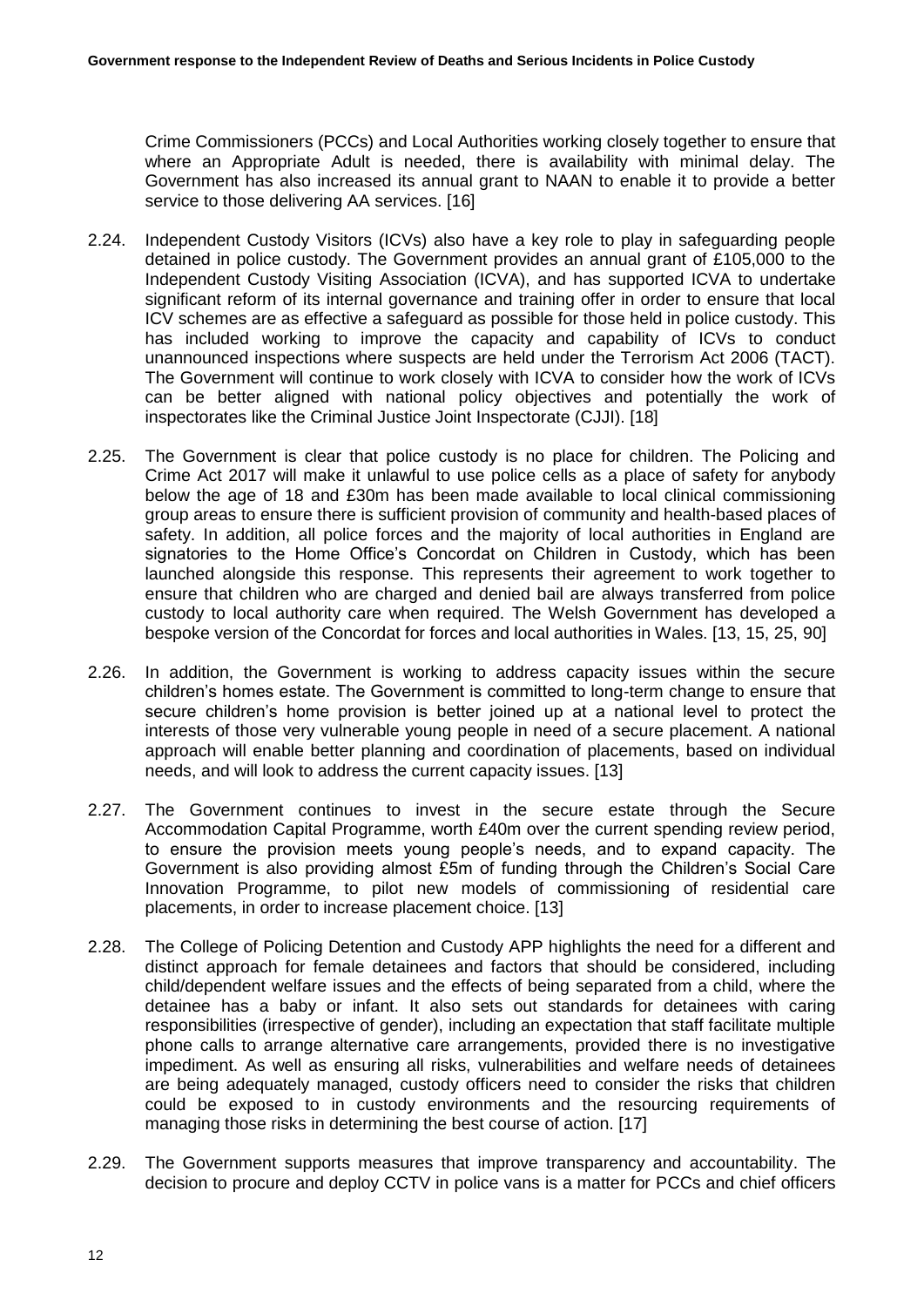as are issues related to its maintenance, and these decisions will be taken in the context of their force's technology strategy. [9]

2.30. Decisions related to the use of private sector detention service providers are also a matter for PCCs and chief officers who are responsible for ensuring their force is efficient and effective. PCCs and chief officers are responsible for setting standards and for making sure suppliers meet those standards. The College of Policing Detention and Custody APP requires that all contracted staff are adequately trained for their contracted role. However, to ensure that the overall system within which contracting occurs has appropriate checks and safeguards, in 2014, the Government extended the powers of the IPCC to cover contractors working for the police, and, in 2017, the Government also extended the powers of Her Majesty's Inspectorate of Constabulary & Fire and Rescue Services (HMICFRS) to cover contractors delivering policing functions. [19, 85]

#### *Health and wellbeing*

- 2.31. The particular challenges for policing in responding to people with mental health problems have been highlighted in a number of recent reports, including those published by Lord Adebowale (2013) and the Home Affairs Select Committee (2015). As Dame Elish notes: "The issue of mental ill health manifests itself time and again within the police custody context."
- 2.32. One in four British adults experiences at least one diagnosable mental health problem in any one year<sup>8</sup>, and day to day policing brings officers into regular contact with individuals with mental health problems in a range of circumstances. Estimates put the proportion of total police time spent dealing with those with mental ill health issues at between 20% and  $40\%$ .
- 2.33. The police sometimes encounter people at a point of mental health crisis, and it is imperative that such people receive the response most appropriate to their medical needs, as soon as possible. Custody facilities are designed for detaining people suspected of criminal offences, not for people suffering medical emergencies.
- 2.34. When a person with mental health problems needs to be taken to a police station, the police are held to a stringent set of requirements in relation to their safety and welfare, as underpinned by PACE and its associated Codes of Practice.
- 2.35. In 2014, the Government published the national Mental Health Crisis Care Concordat which clearly sets out the expected standard of response to people experiencing a mental health crisis. This was followed by the development of local concordat declarations and action plans by health, social care, policing and other partners throughout England. [29, 32]
- 2.36. As specified in the Crisis Care Concordat, local partnerships should also develop and maintain joint protocols to support an effective response, including timely access to health based places of safety for people detained under section 135 or 136 of the Mental Health Act 1983. Local partners should be jointly planning for implementation of the upcoming changes to section 135 and 136. The use of health-based places of safety has increased, in line with a significant reduction in the use of police stations (police stations were used 2,100 times during 2015/16; this represents a 54% reduction against 2014/15 when they were used 4,537 times). The Government has supported this through significant investment

 $8$  The Office for National Statistics Psychiatric Morbidity report, 2001 (quoted by the Mental Health Foundation)

<sup>&</sup>lt;sup>9</sup> Independent Commission on Mental Health and Policing Report (May 2013 Lord Adebowale for the MPS)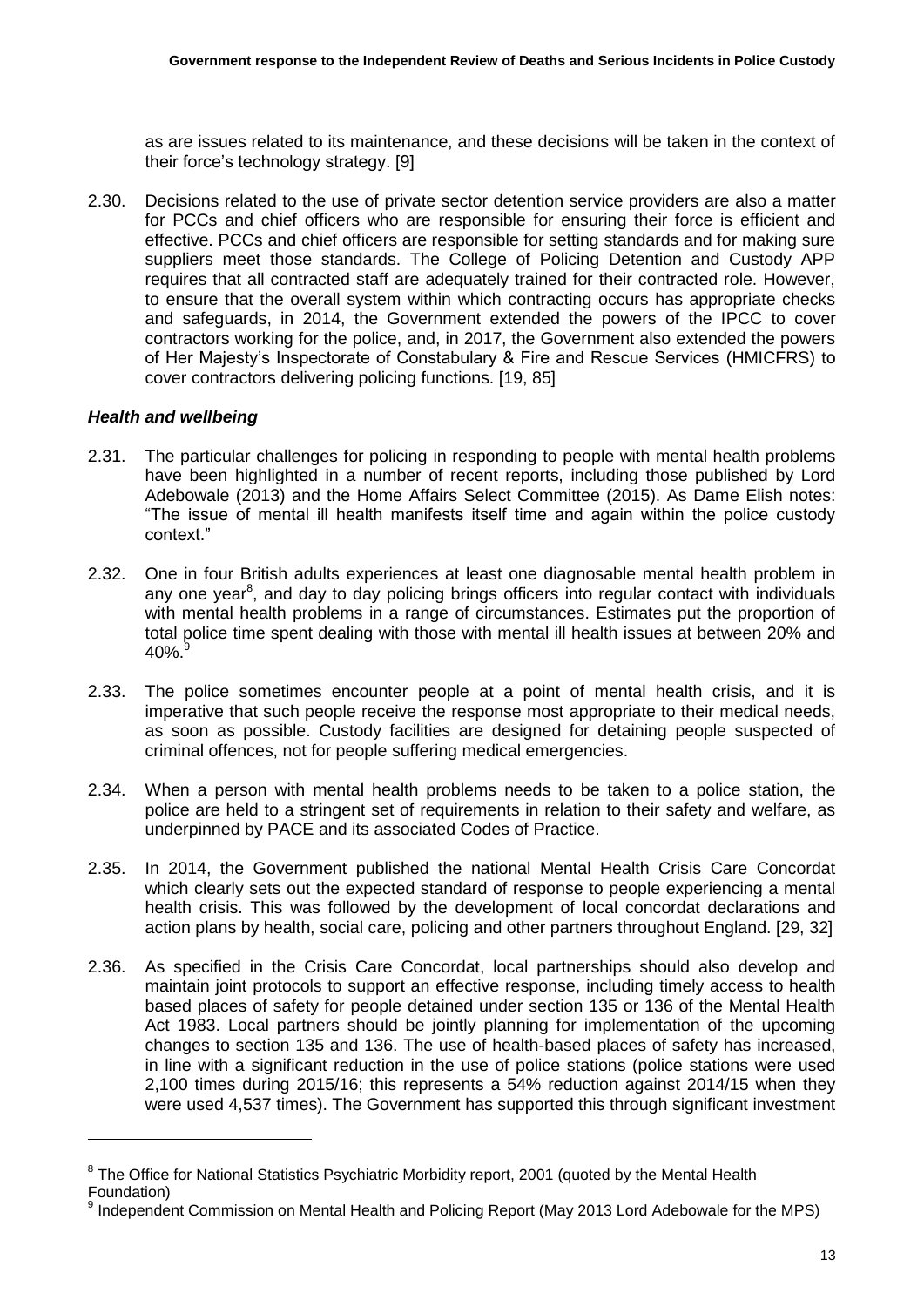in new places of safety capacity: £15 million in 2016/17, with up to £15 million more committed for 2017/18. [25, 27, 28, 32]

- 2.37. A number of amendments to the police powers and place of safety provisions in the Mental Health Act 1983 will help to improve the response in cases where the police are involved. Police officers will be required to consult (where practicable) a health professional before using section 136. When section 135 or 136 powers are used, the maximum period of detention will be reduced from 72 hours to 24 hours, and the use of police stations as places of safety for under 18s will be banned, and further restricted in the case of adults. These changes are expected to commence before the end of 2017. [25]
- 2.38. The Government wants to stop police officers being used in place of medical professionals when dealing with people in mental health crisis, and locally developed joint initiatives now operate in the majority of police force areas in England and Wales with this aim. In particular, "street triage" schemes bring together health and police professionals to respond more effectively to crisis incidents, and most police forces now have access to such schemes. These services help police officers to benefit from the specialist support of health professionals (particularly through expert advice, access to information, and the ability to facilitate access to care pathways) in dealing with a person in crisis and to make properly informed decisions as to the best course of action, including whether formal detention under the Mental Health Act is necessary. [20, 26]
- 2.39. Where a person (with any type of health problem) needs to be taken to a hospital or other health facility for treatment, they should be transported by ambulance and police vehicles should not be used, except in the most extenuating circumstances. The Government is encouraging the emergency services to collaborate to ensure that each service responds appropriately in such cases, including through the operation of joint initiatives. Section 136 Mental Health Act detentions are a particular case in point, with a 30 minute response time target established by the Association of Ambulance Chief Executives in 2014 and the police are now collecting more data on their involvement in such cases. [6, 24]
- 2.40. The Government is clear that health partners should take primary responsibility when restraint is required in relation to a person receiving treatment or other care in a mental health setting. Local agreements should clarify the limited involvement of police officers in these situations – which must be in line with their powers, for example where an allegation of a criminal offence needs to be investigated – in line with the principles of the national Memorandum of Understanding published by the College of Policing in January 2017. [20, 29]
- 2.41. In commissioning custody healthcare services, PCCs are informed by a range of guidance, including a NHS England national service specification, which sets out expected clinical standards, and College of Policing Authorised Professional Practice on Custody and Detention, which references a range of wider guidance published by professional bodies. In addition, many local forces have close relationships with local NHS England commissioners and service providers, which have helped to enhance service standards and delivery. In many areas, local partnership boards with attendance by police forces, NHS Commissioners and other key partners maintain oversight and governance of these commissioning arrangements. The Government believes these arrangements properly ensure that custody health services are able to be prioritised in accordance with the needs of those in police custody, but it is essential that any issues in provision are fully understood and addressed. [31]
- 2.42. In addition, Liaison and Diversion (L&D) services are being rolled out in police stations and courts, and are currently expected to cover 82% of the population by the end of 2017/18 with a view to 100% coverage by 2021. These services identify and assess people arrested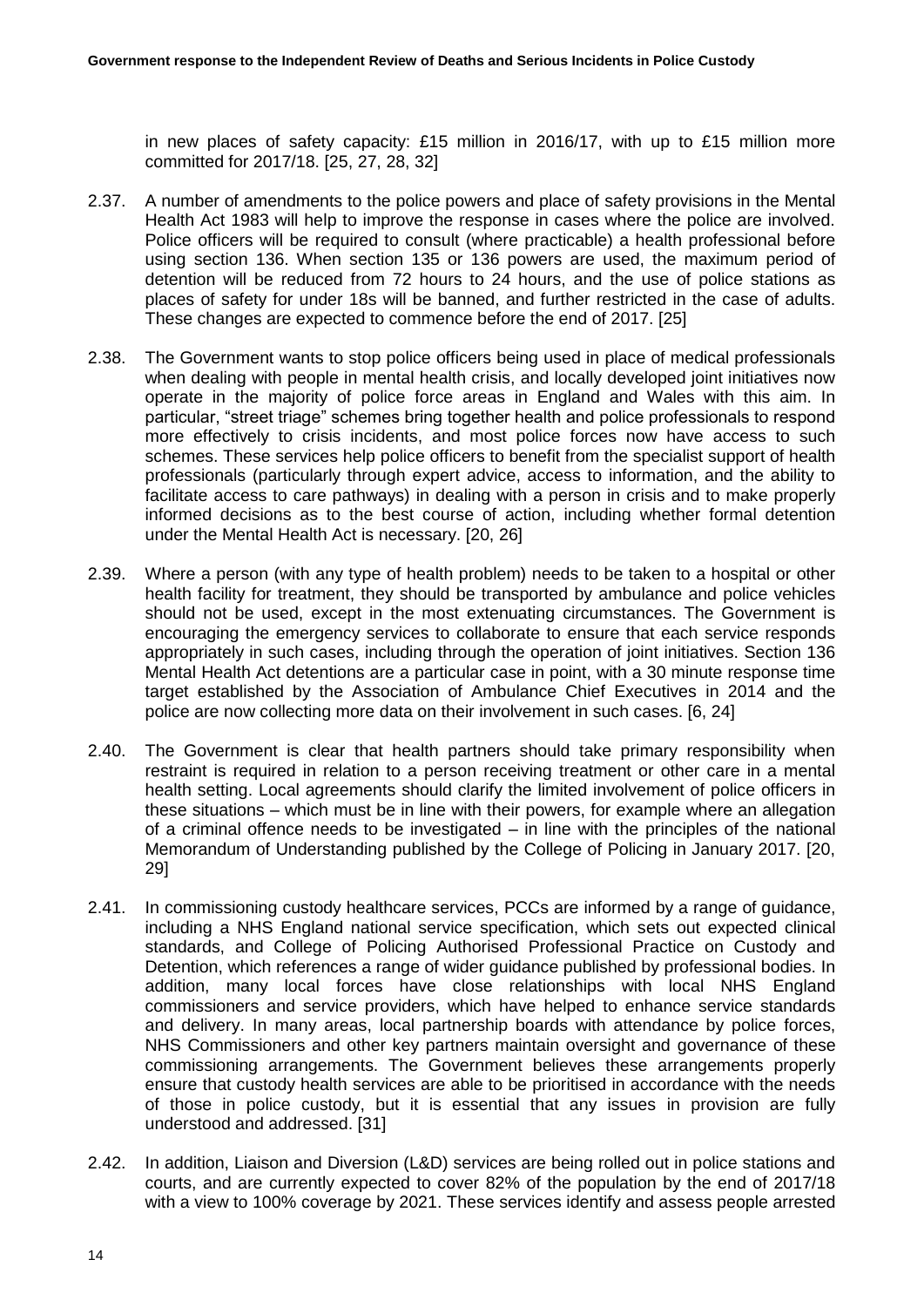for an offence who may have mental health or substance misuse issues, or other vulnerabilities, and aim to divert them into services and/or away from custody (if appropriate). L&D services are not treatment services, but an assessment and identification service that makes necessary referrals to treatment and informs criminal justice practitioners about the health issues identified, for use in their decision making. [26]

- 2.43. L&D services play an important role in addressing a number of key Government priorities the Government response to the Five Year Forward View on Mental Health stated that the Ministry of Justice will work with NHS England, the Department of Health, Public Health England and the Home Office to develop a complete health and justice pathway to deliver integrated health and justice interventions in the least restrictive setting, appropriate to the crime which has been committed.
- 2.44. NHS services are provided free at the point of delivery and based on clinical need. Treatment should not be refused on the basis of a person's presentation to services but we acknowledge that anti-social and violent behaviour puts the safety of health professionals and other patients at risk and is costly to the NHS. NHS Protect published a joint working agreement in 2011 between the NPCC, the CPS and NHS Protect on 'Tackling Violence and Anti-Social Behaviour in the NHS'. [21, 23]
- 2.45. The purpose of the protocol is to put in place a broad framework to assist local units of the three national organisations (the NPCC, the CPS and the NHS) in setting up closer working arrangements to reduce the problem of violence and anti-social behaviour affecting the NHS, including drunken behaviour. Incidents involving mentally disordered persons are another key area where improvements in joint working are required. Cooperation is essential, not just to deal with the offender and support the victim, but to seek to reduce levels of violence in order that the majority of patients receiving mental health services, who are not violent or abusive, can receive care in a safe and therapeutic environment. As is made clear in the protocol, the content of local agreements is a matter for local negotiation. All three organisations are committed to supporting the development of local agreements at whatever level proves to be best for the parties involved. [21, 23]
- 2.46. In relation to the design of A&E facilities, local health services are best placed to design A&E services to suit the needs of their patients, including arrangements with other local stakeholders. The Department of Health has issued building design guidance to the NHS in relation to A&E facilities which includes a wide-range of design considerations to meet the varied and complex needs of people presenting at A&E: this includes making effective use of space to ensure the safety of patients and staff whilst maintaining high quality services. [22]
- 2.47. Local authorities and health and wellbeing boards are best placed to understand and plan local alcohol services to address the complex issues of harmful drinking and alcohol dependency in their communities. Alcohol treatment for harmful and dependent drinkers should be an essential element in the broader range of alcohol policies and interventions. These issues should be addressed through local Joint Strategic Needs Assessments (JSNA). Public Health England has published JSNA Support packs to assist local areas in their planning, including for alcohol services. Effective local systems will be those that are coherently planned by local government, NHS and criminal justice partners to provide clear, integrated policies and pathways through levels of intervention based on identified need. To address the harm, costs and burden on public services from alcohol misuse, successful plans will take into account local needs and community assets assessments, and will reflect evidence of what is known to work in terms of effective interventions for those at risk, treatment and recovery services for dependent drinkers, and action to reduce binge drinking and reduce the harm caused by binge drinkers. [23]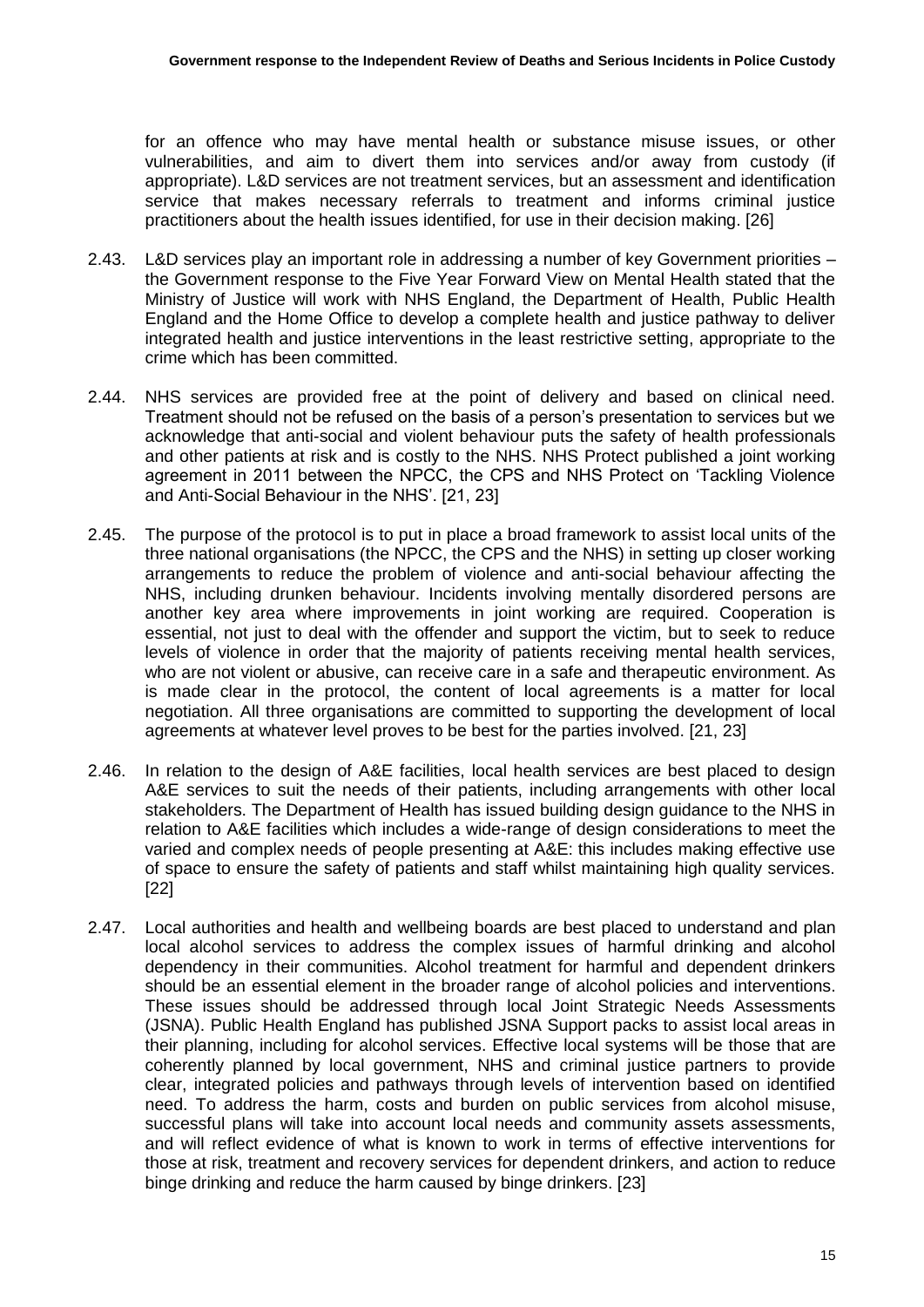- 2.48. The Department of Health published guidance to the NHS in 2015 on meeting the requirements of Article 2 of the European Convention of Human Rights in relation to investigating serious incidents and this guidance should be read in conjunction with the NHS Serious Incident Framework (2015). The guidance states that in NHS services, providers must ensure that any death of a patient detained under the Mental Health Act (1983) is reported to the CQC without delay. However, providers are responsible for ensuring that there is an appropriate investigation into the death of a patient detained under the Mental Health Act (1983) (or where the Mental Capacity Act (2005) applies). Providers should consider commissioning an independent investigation in line with the Serious Incident Framework guidance and the Department of Health's guidance on meeting requirements of Article 2. The guidance also states that there should be early discussions between NHS providers and other agencies (such as the police) who may have been involved in the incident to avoid duplication, and ensure co-operation so that incidents are investigated appropriately and thoroughly. [30]
- 2.49. The interplay between policing and healthcare is complex and multi-faceted, and will increase as our understanding of mental health issues continues to improve. That is why the Government has commissioned the Ministerial Council on Deaths in Custody to oversee a programme of cross-Government work to better understand the current state of healthcare in police custody and to work towards improvements, recognising that success will require the ongoing collaboration of multiple partners from a range of disciplines.

#### *Funding for families and family support*

- 2.50. Among the Independent Review's most significant findings are those relating to the problems bereaved families experience in the immediate aftermath of their relative's death and their experience of the subsequent inquest.<sup>10</sup>
- 2.51. As Dame Elish highlights: "Many bereaved families have very poor experiences of postdeath procedures at a time of great trauma and vulnerability and in circumstances that are out with their previous experiences... the evidence provided to this review showed that the degree of assistance families receive is *ad hoc*, with some left isolated and alone while others are able to secure good quality advice and support through working with groups such as INQUEST and specialist lawyers."
- 2.52. The Government recognises that some improvements must be made. The trauma of learning that a loved one has died in police custody must not be compounded by confusion, lack of support and – in some cases – fear that meaningful participation in the inquest process may come with a financial burden. The Government is, of course, mindful of the role of the coroner as an independent judicial officer, rather than an agent of the state and of the resource implications for the police, pathologists and mortuary services as well as coroner services of recommendations such as mandatory video and audio recording of post-mortem examinations and providing designated areas for families. [35, 37, 43].
- 2.53. The Government will work with the Chief Coroner to ensure that the fullest possible information is available to families about the practical and legal issues that arise after a death in police custody over and above what is already provided in the Ministry of Justice *Guide to Coroner Services*; for example, by reinforcing requirements in the Coroners (Investigation) Regulations to notify families about post-mortems, and by working with coroners and relevant agencies to ensure full information about support services is available. [36, 41, 42, 45]

<sup>10</sup> Recommendation 33 is addressed in the *coroners and inquests* section.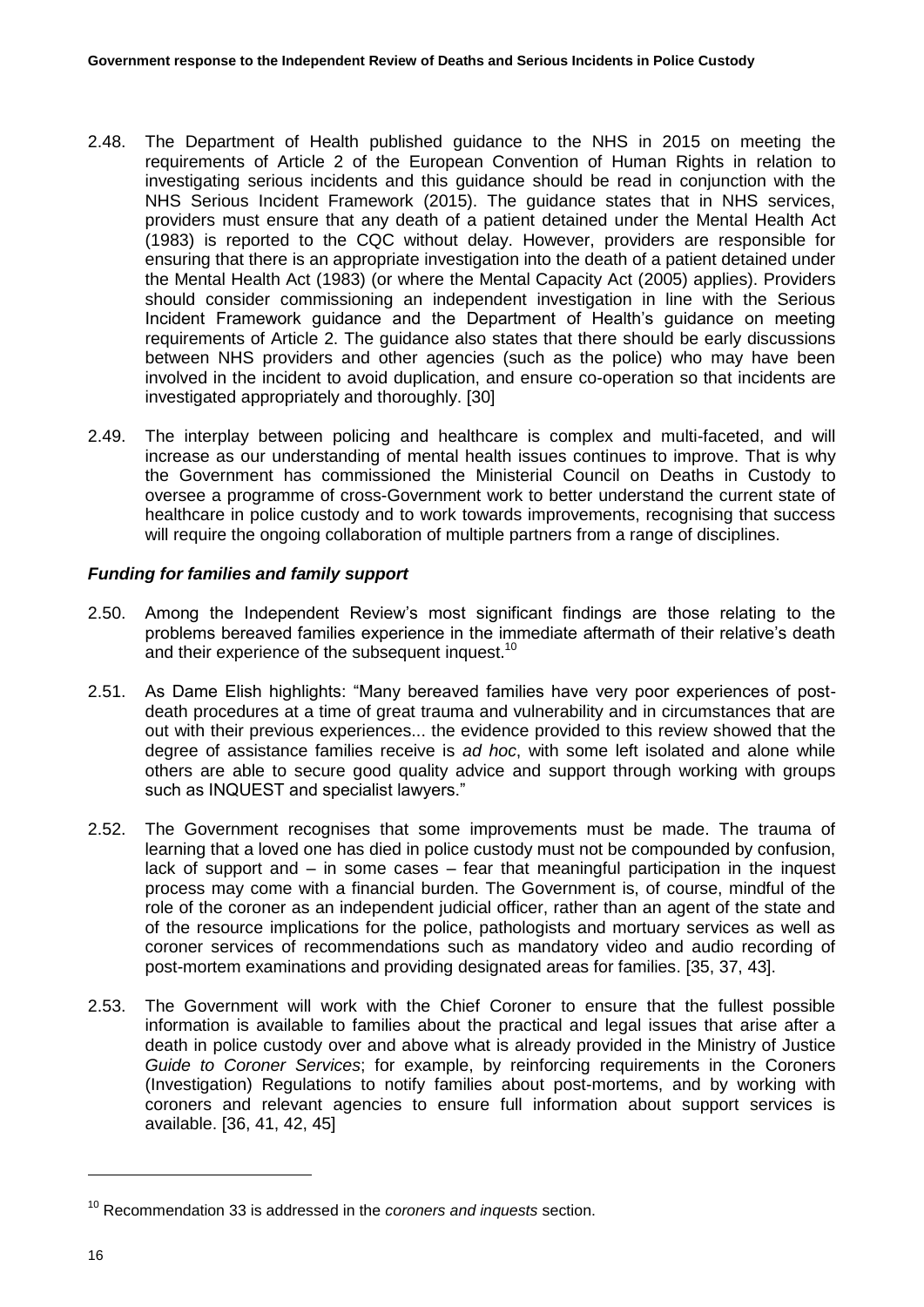- 2.54. In addition, in cases where there is a potential for a charge of murder or manslaughter, bereaved family members are entitled to the support of the MoJ funded national Homicide Service. This offers practical and emotional support, and where needed will refer bereaved individuals to free of charge specialist therapy (trauma and bereavement counselling) provision. [41]
- 2.55. The Government will likewise work with the Chief Coroner to support a presumption that families should have access to the body of the deceased as soon as possible, and to ensure that reasons are given where this is not possible; and to support use of pre-inquest hearings where appropriate. [44, 49, 52]
- 2.56. The National Guidance on Learning from Deaths (2017) and the Serious Incident Framework (2015) provide guidance for NHS Trusts on meeting expectations on recording, investigating and learning from deaths. Each mental health provider should have a policy in place that sets out how it responds to the deaths of patients who die under its management and care. Providers may decide that some deaths warrant an investigation and should be guided by the circumstances for investigation in the Serious Incident Framework.
- 2.57. The National Guidance on Learning from Deaths is clear that mental health providers should engage meaningfully and compassionately with bereaved families and carers in relation to all stages of responding to a death. This includes engaging the family on how they may wish to be involved in the investigation. Providers should adhere to the following guiding principles:
	- bereaved families and carers should be treated as equal partners following a bereavement;
	- bereaved families and carers must always receive a clear, honest, compassionate and sensitive response in a sympathetic environment;
	- bereaved families and carers should receive a high standard of bereavement care which respects confidentiality, values, culture and beliefs, including being offered appropriate support. This includes providing, offering or directing people to specialist suicide bereavement support;
	- bereaved families and carers should be informed of their right to raise concerns about the quality of care provided to their loved one;
	- bereaved families' and carers' views should help to inform decisions about whether a review or investigation is needed:
	- bereaved families and carers should receive timely, responsive contact and support in all aspects of an investigation process, with a single point of contact and liaison;
	- bereaved families and carers should be partners in an investigation to the extent, and at whichever stages, that they wish to be involved, as they offer a unique and equally valid source of information and evidence that can better inform investigations; and
	- bereaved families and carers who have experienced the investigation process should be supported to work in partnership with Trusts in delivering training for staff in supporting family and carer involvement where they want to. [38]
- 2.58. The guidance sets out the requirement that NHS providers should have a clear policy for engagement with bereaved families and carers, including giving them the opportunity to raise questions or share concerns in relation to the quality of care received by their loved one. Providers should make it a priority to work more closely with bereaved families and carers and ensure that a consistent level of timely, meaningful and compassionate support and engagement is delivered and assured at every stage, from notification of the death to an investigation report and its lessons learned and actions taken. This includes offering support, information and guidance, as well as bereavement advisors to help families and carers through the practical aspects following the death of a loved one, such as: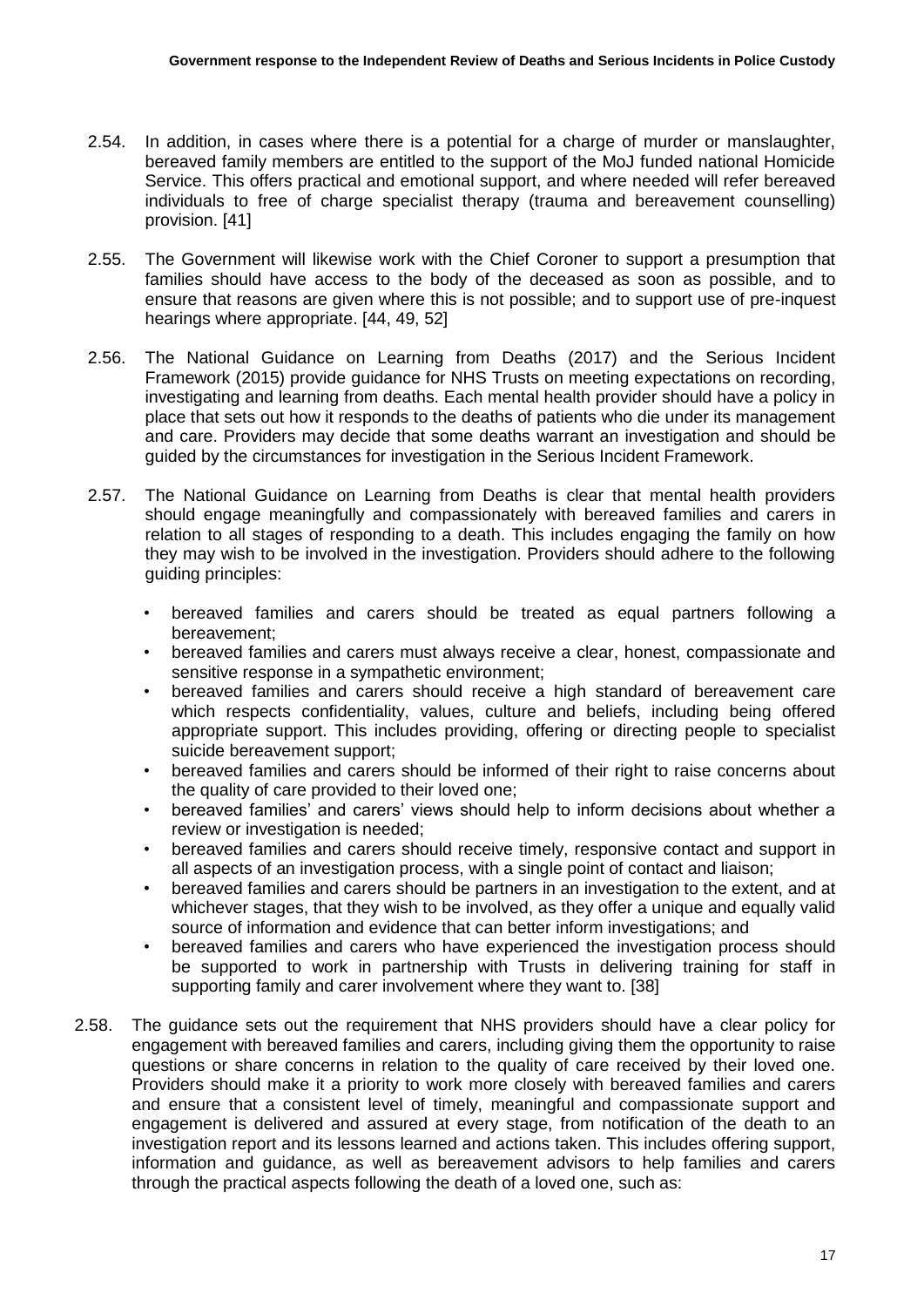- arranging completion of all documentation, including medical certificates;
- the collection of personal belongings;
- post mortem advice and counselling;
- deaths referred to the coroner;
- emotional support, including counselling;
- collection of the doctor's Medical Certificate of Cause of Death and information about registering a death at the Registrar's Office;
- details of the doctor's Medical Certificate of Case of Death (this is needed to register a death at the Registrar's Office).

The following should also be considered:

- timely access to an advocate (independent of the Trust) with necessary skills for working with bereaved and traumatised individuals;
- support with transport, disability, and language needs;
- support during and following an investigation. This may include counselling or signposting to suitable organisations that can provide bereavement or posttraumatic stress counselling, with attention paid to the needs of young family members, especially siblings;
- further meetings with the organisations involved or support in liaising with other agencies such as the police. [41]
- 2.59. In many circumstances more than one organisation is involved in the care of any patient who dies. The Serious Incident Framework states that in prison and police custody, any death will be referred (by the relevant organisation) to the Prison and Probation Ombudsman (PPO) or the IPCC who are responsible for carrying out the relevant investigations. Healthcare providers must fully support these investigations where required to do so. The PPO has clear expectations in relation to health involvement in PPO investigations into death in custody. PPO Clinical reviews Guidance (2014) must be followed in these circumstances by those involved in the delivery and commissioning of NHS funded care within settings covered by the PPO. [39]
- 2.60. NHS England, led by the Chief Nursing Officer, will a develop guidance for bereaved families and carers. This will support standards already set for local services, including the Serious Incident Framework, and cover how families should be engaged in investigations. Health Education England will review training of doctors and nurses on engaging with bereaved families and carers. Bereavement can influence every aspect of well-being.
- 2.61. Public Health England published a suite of guidance earlier this year to advise local areas, including mental health services, on providing effective suicide bereavement services. This suite of guidance is in addition to the Help is at Hand suicide bereavement guide which is funded by the Department of Health and Public Health England. [41]
- 2.62. Many of the issues raised are longstanding and entrenched problems which reach beyond the immediate context of deaths in police custody, and it is clear that significant work is required to propose long-term solutions. This is, therefore, the second strand of work that the Government has commissioned the Ministerial Council on Deaths in Custody to lead on considering. The Council will look into how Government as a whole can better support bereaved families, both in the immediate aftermath of a death in custody and throughout the inquest process. [40]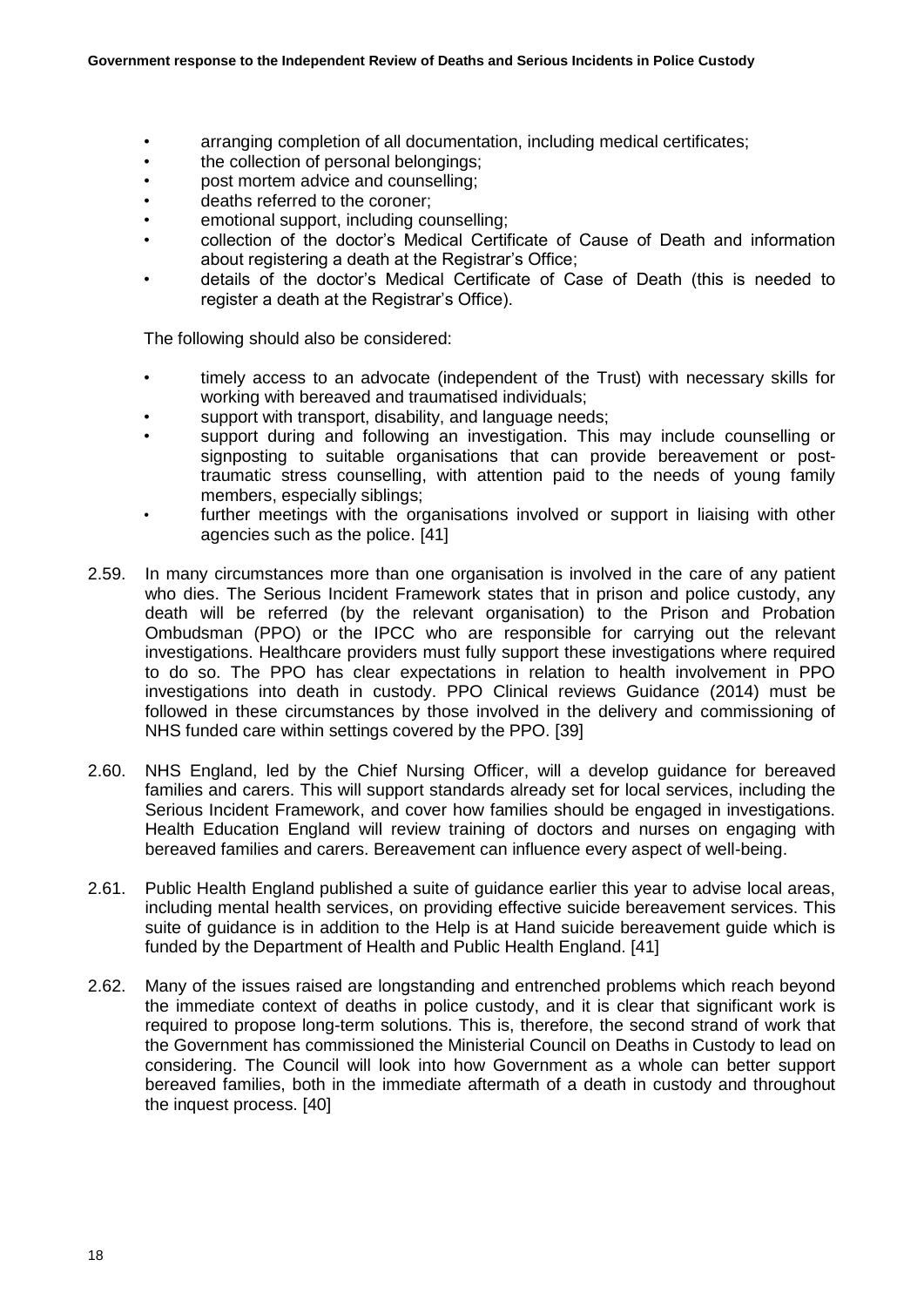#### *Communications*<sup>11</sup>

- 2.63. Transparency and accountability have been at the heart of policing reforms since 2010. The police are required by law to refer all deaths or serious injuries that follow direct or indirect contact with the police and where that contact may, directly or indirectly, have contributed to the death or serious injury to the IPCC.<sup>12</sup> Police forces must make this mandatory referral without delay and, in any case, not later than the end of the day after the day it becomes clear that it is a matter that must be referred. The IPCC annually produces a report on deaths in or following police custody in England and Wales and these are recognised as official statistics. The most recent report was published in July and covers deaths that occurred between 1 April 2016 and 31 March 2017. [46]
- 2.64. PCCs also have statutory duties to publish certain information about their priorities, spend, staffing, decision-making and policies of their offices.<sup>13</sup> This is complemented by other published information about the legitimacy, efficiency and effectiveness of individual forces such as reports by the independent inspectorate HMICFRS and data held on Police.UK to assist the public in holding PCCs to account. The Government legislated in 2014 so that the IPCC can make and publish learning recommendations, and require the police or other recipient to publish their response, along with an action plan. The Government also legislated in 2017 to strengthen the requirement for PCCs to respond to HMICFRS reports. Collectively, these mechanisms provide necessary transparency and accountability to the system. [53]
- 2.65. In April 2013, the IPCC and police chiefs updated their media protocol<sup>14</sup> which sets out the roles of the police service and the IPCC for communication with the media and public in IPCC independent and managed investigations. This is to ensure public confidence in the investigation and in the police complaints system as a whole. Both the protocol and the Government recognise that whilst silence is not an option, it is important to remember that, in the early stages of an investigation, the information which is available is likely to be incomplete and/or unverified. It is the IPCC, not the police, who will comment or provide information directly relating to its investigation. The police are responsible for some communications which are connected to the IPCC's investigation including the reason why something has been referred to the IPCC and other matters impacting on local people or the wider public interest. The College of Policing provides guidance to the police on media handling. [50, 51]

#### *Investigations*

-

2.66. The role of the IPCC is crucial in a system of police scrutiny and complaints that functions effectively and commands public confidence. There is a clear need for a demonstrably independent body to oversee the police complaints system and investigate the most serious and sensitive cases involving the police.

<https://www.gov.uk/government/publications/publishing-information-in-a-transparent-way> <sup>14</sup> Available at

<sup>11</sup> Recommendation 54 is addressed in the *learning* section.

 $12$  A deaths or serious injuries matter means any circumstances (unless subject to a complaint or a conduct matter) in, or as a result of which, a person has died or sustained serious injury, and: i) At the time of death or serious injury the person had been arrested by a person serving with the police and had not been released or was otherwise detained; or ii) At or before the time of death or serious injury the person had contact of any kind – whether direct or indirect – with a person serving with the police and there is an indication that the contact may have caused – whether directly or indirectly – or contributed to the death or serious injury.

<sup>&</sup>lt;sup>13</sup> Guidelines for PCCs on publishing information is available at

[https://www.ipcc.gov.uk/sites/default/files/Documents/guidelines\\_reports/ipcc\\_acpo\\_media\\_protocol.pdf](https://www.ipcc.gov.uk/sites/default/files/Documents/guidelines_reports/ipcc_acpo_media_protocol.pdf)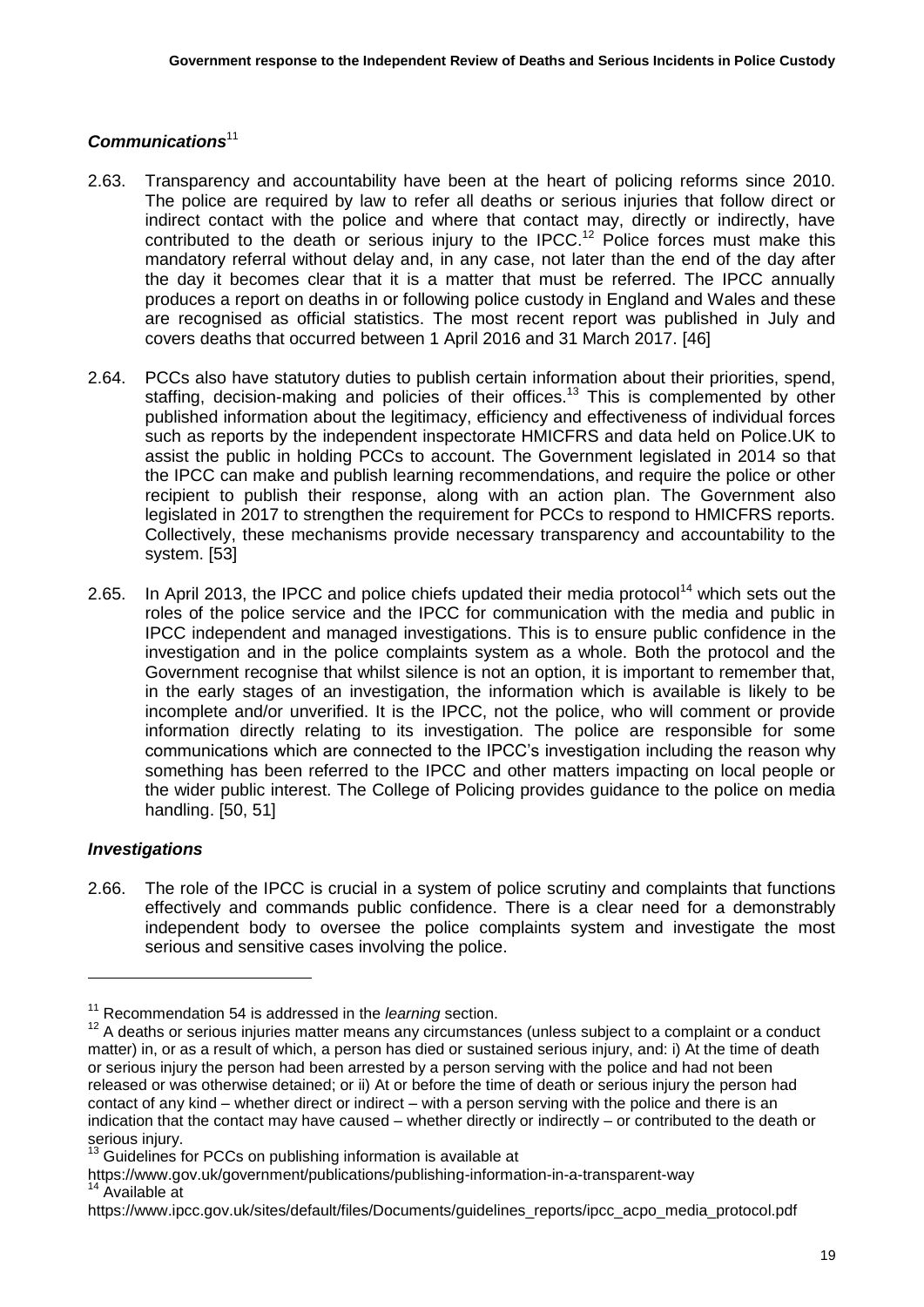- 2.67. The Government is building on the major IPCC change programme (announced in 2013) to ensure that the IPCC has the capacity, funding and powers it needs to investigate all serious and sensitive matters involving the police. Additional resource has enabled a fivefold increase in the number of independent investigations it opens each year compared to 2013/14. Reforms in the Policing and Crime Act 2017, when implemented, will increase the IPCC's powers. For example, the IPCC will be provided with a new power of initiative, allowing it to initiate its own investigations without the need for a referral from a police force. It will also be provided with a power to reopen a case that it has previously investigated, without having its original findings quashed at Judicial Review, where there are compelling reasons for doing so. This removes a layer of unnecessary bureaucracy which causes delay. The Government is also replacing 'managed' and 'supervised' investigations with a new system of directed investigations. This will ensure that, where a serious or sensitive investigation does require police input, the IPCC have a higher degree of control.
- 2.68. Further measures in the Policing and Crime Act 2017 fundamentally reform the governance arrangements of the IPCC, which will be renamed as the Independent Office for Police Conduct (IOPC) in January 2018. The existing Commission structure is being replaced with a new single head, the Director General, who will have ultimate responsibility for investigative decisions. The first Director General of the new IOPC was confirmed on 20 October 2017. As with the current Commissioners, the law stipulates that the post of Director General is not open to anyone who has previously served with the police. Importantly, the new Director General will also have the statutory power to determine which roles within the IOPC are barred to former police officers. Corporate governance will be provided by a unitary board consisting of a majority of non-executives, appointed by the Home Secretary.
- 2.69. In advance of implementation of these reforms, the Government is encouraging the IPCC to build on improvements to performance and to increase transparency and accountability.
- 2.70. It is essential that police officers provide a full and clear account as part of investigations into deaths and serious incidents, in line with the professional duties of police officers as witnesses. In the 2015 Government Consultation response to Improving Police Integrity, the Government set out proposals to address circumstances where police witnesses refuse to cooperate with investigations into serious and sensitive cases to encourage greater cooperation with investigations. The development of the legislation intends to ensure appropriate cooperation from police witnesses and to clarify the professional responsibilities and expectations from professional witnesses through a Duty of Cooperation with IPCC investigations. This development is ongoing and the Government expects this to be introduced in 2018, as part of wider reforms to overhaul the police complaints and disciplinary systems. [64, 65]
- 2.71. The Government is clear that officers should not confer when accounting for their actions following an incident. The NPCC supports this position. There are a number of means of increasing confidence in the witness statements officers provide, including supervision of officers, filming the post incident process and separation of officers. The Government is considering the IPCC's revised draft statutory guidance on best evidence in death and serious injury matters in light of recent incidents and ongoing work by the College of Policing to produce new post incident guidelines for death and serious injury cases, and will reach a decision in due course. [63]
- 2.72. The police are required by law to take all appropriate steps to obtain and preserve relevant evidence at the scene when there is a death or serious injury in police custody, as they would at the start of any investigation. The Investigation Authorised Professional Practice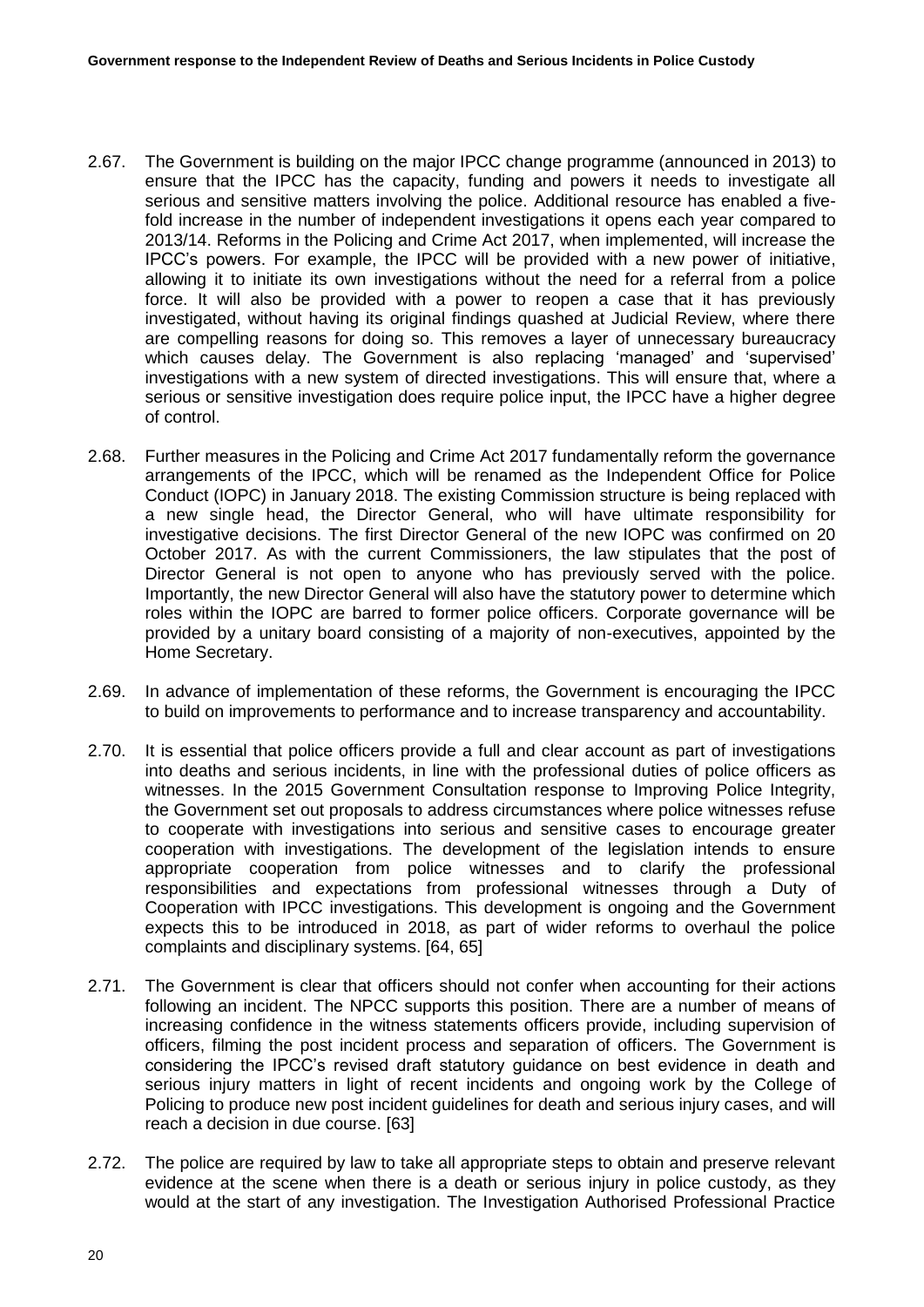produced by the College of Policing sets general standards for the conduct of investigations, and the Detention and Custody Authorised Professional Practice sets standards for responding to a death or serious injury in custody, including responsibility for securing evidence until such time as the IPCC takes over the investigation. CCTV use, coverage and maintenance – including securing footage of incidents - is also addressed in the APP. Disciplinary matters arising from the nature in which the duty to obtain and preserve evidence is discharged by individual police officers and staff is ultimately a matter for chief officers as the appropriate authority for disciplinary proceedings. Failure to carry out this duty properly may lead to disciplinary proceedings, and the IPCC has the power to investigate such failings as potential misconduct. The Government will implement provisions in the Policing and Crime Act 2017 to ensure that all investigations into disciplinary allegations against chief officers are undertaken by the IPCC or, in future, the IOPC. [46, 60, 61]

- 2.73. Body Worn Video (BWV) has the potential to be a powerful tool to help the police be more transparent, accountable, effective and efficient; however, more work is needed to understand how best to realise these potential benefits. Most forces in England and Wales use BWV to some extent; the decision to procure and deploy BWV is a matter for PCCs and chief officers. As of January 2017, 60,394 BWV cameras have been deployed or are planned to be deployed across police forces in England and Wales, and the Metropolitan Police Service is deploying around 22,000 cameras. The College of Policing published operational guidance for BWV in July 2014. [62]
- 2.74. In terms of independent investigations of deaths on NHS premises, the Healthcare Safety Investigation Branch (HSIB) was set up under Secretary of State directions as an organisational branch of NHS Improvement and has been operational since 1 April 2017. The HSIB will investigate certain serious incidents and risks to patient safety which have relevance for the system as a whole, and provide recommendations with the sole purpose of learning and not to apportion blame. HSIB's remit does not include a duty to investigate each incident that occurs, or incidents of a specific type. HSIB has the autonomy to set its own criteria to determine which incidents it will investigate, which can be broadly characterised as incidents with widespread significance for the system as a whole and that have the potential for system-wide learning. The HSIB does not replace any existing procedures, such as the NHS England Serious Incident Framework (SIF), for investigating individual incidents or accidents that demonstrate risks to patient safety, including Article 2 compliant incidents. [67]
- 2.75. In the Queen's Speech of June 2017, the Government committed to publishing a Bill in draft that will seek to legislate for an independent Health Service Safety Investigations Body (HSSIB). It is intended that the new body will take the place of the HSIB and will perform a similar function with respect to investigating serious incidents with relevance for system-wide learning. [67]
- 2.76. The Crown Prosecution Service (CPS) is the principal prosecuting authority in England and Wales, acting independently in criminal cases investigated by the police, the IPCC and others. When a person dies in police custody, and it appears that the death may have been caused by a criminal offence, the CPS may be asked by the investigating body for advice on whether a criminal investigation is warranted. If there is an investigation, the two bodies will work closely, for example to identify lines of enquiry to be followed. When the investigation is complete, and if the investigators believe an offence might have been committed, they will ask the CPS to decide whether there should be a prosecution. This is known as a charging decision. The decision to prosecute will only be made where the prosecutor is satisfied that there is sufficient evidence to give a realistic prospect of conviction, and that prosecution would be in the public interest.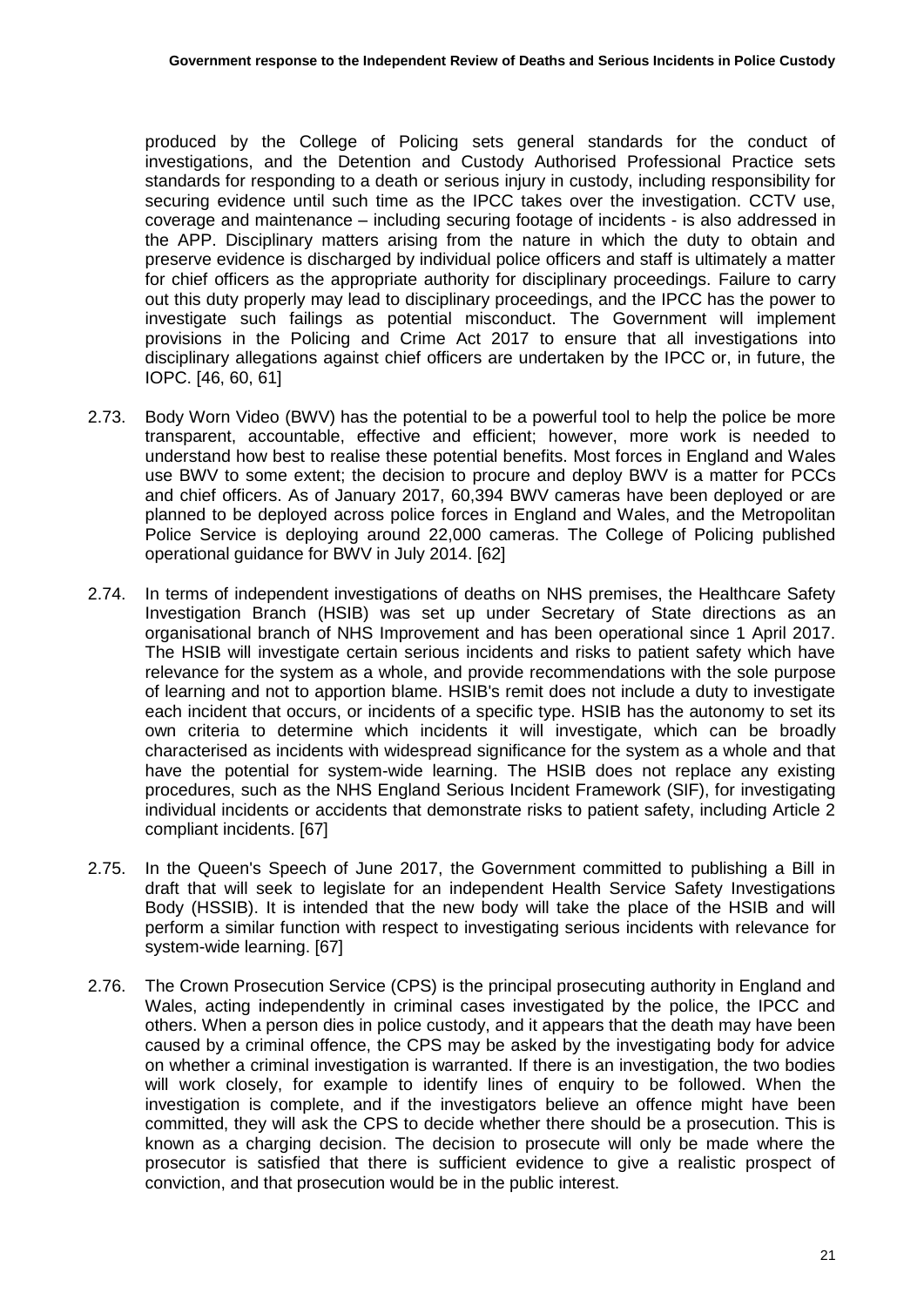2.77. Cases involving a death in custody are amongst the most serious and evidentially complex of all cases referred to the CPS. For this reason, only specially accredited prosecutors can deal with cases of this nature. Substantial changes were made to the way in which these cases were dealt with following the Attorney General's Review which was published in 2003. More recently, following a joint review of deaths in custody cases by the CPS and the IPCC, there have been further improvements made to address some of the issues raised in the Independent Review, including updating the information that is provided to bereaved families in deaths in custody cases. [70]

#### *Coroners and Inquests*

- 2.78. Following a death in police custody, the deceased's family and wider public as well as the police must be given answers and, where appropriate, lessons learned. The coroner's inquest is the forum in which this should happen, and it is essential that it is done effectively.
- 2.79. Inquests are intended to be inquisitorial, and so should not be adversarial. Despite this, as Dame Elish highlights, inquests currently involve legal representation for interested persons. The Government is committed to simplifying the system so that legal representation is not necessary in all cases, and will investigate how we can meet this ambition and take this forward over the coming months.
- 2.80. The Government recognises that in some circumstances, legal advice and representation may be necessary. This is why we have protected legal aid for advice in the lead up to, and during inquest hearings. The Government has also protected representation for the families at the inquest hearings through the Exceptional Case Funding scheme. In deciding whether to award legal aid, the Director of Legal Aid Casework must have regard to Article 2 ECHR ('the right to life'), and has the discretion to waive the means test. [33]
- 2.81. However, as Dame Elish's report indicates, the Exceptional Case Funding route to legal aid in inquests, and in particular the means testing involved, can be complex and intrusive. As a first step towards addressing these concerns and ensuring the bereaved can have confidence in these arrangements, the Lord Chancellor will review the existing guidance so that it is clear that the starting presumption is that legal aid should be awarded for representation of the bereaved at an inquest following the non-natural death or suicide of a person detained by police or in prison, subject to the overarching discretion of the Director of Legal Aid Casework. [33]
- 2.82. As part of this, it will also be made clear that in exercising the discretion to disregard the means test, consideration should be given to the distress and anxiety caused to families of the bereaved in having to fill out complex forms to establish financial means following the death of a loved one. [33]
- 2.83. We will complete this work by the end of this year, and ensure we are taking steps so that the bereaved are fully aware of their rights under this guidance in parallel. [33]
- 2.84. As a next step, the Lord Chancellor will consider the issue of publicly-funded legal advice and representation at inquests, in particular the application of the means test in these cases, as part of the upcoming post-implementation reviews of the Legal Aid, Sentencing and Punishment of Offenders Act 2012, due to be published next year. [33]
- 2.85. In addition, we believe we can go further towards a non-adversarial inquest system which is better for all involved. The Lord Chancellor will also consider the following, to the same timescale as the legal aid review, to meet the challenge of making inquests less adversarial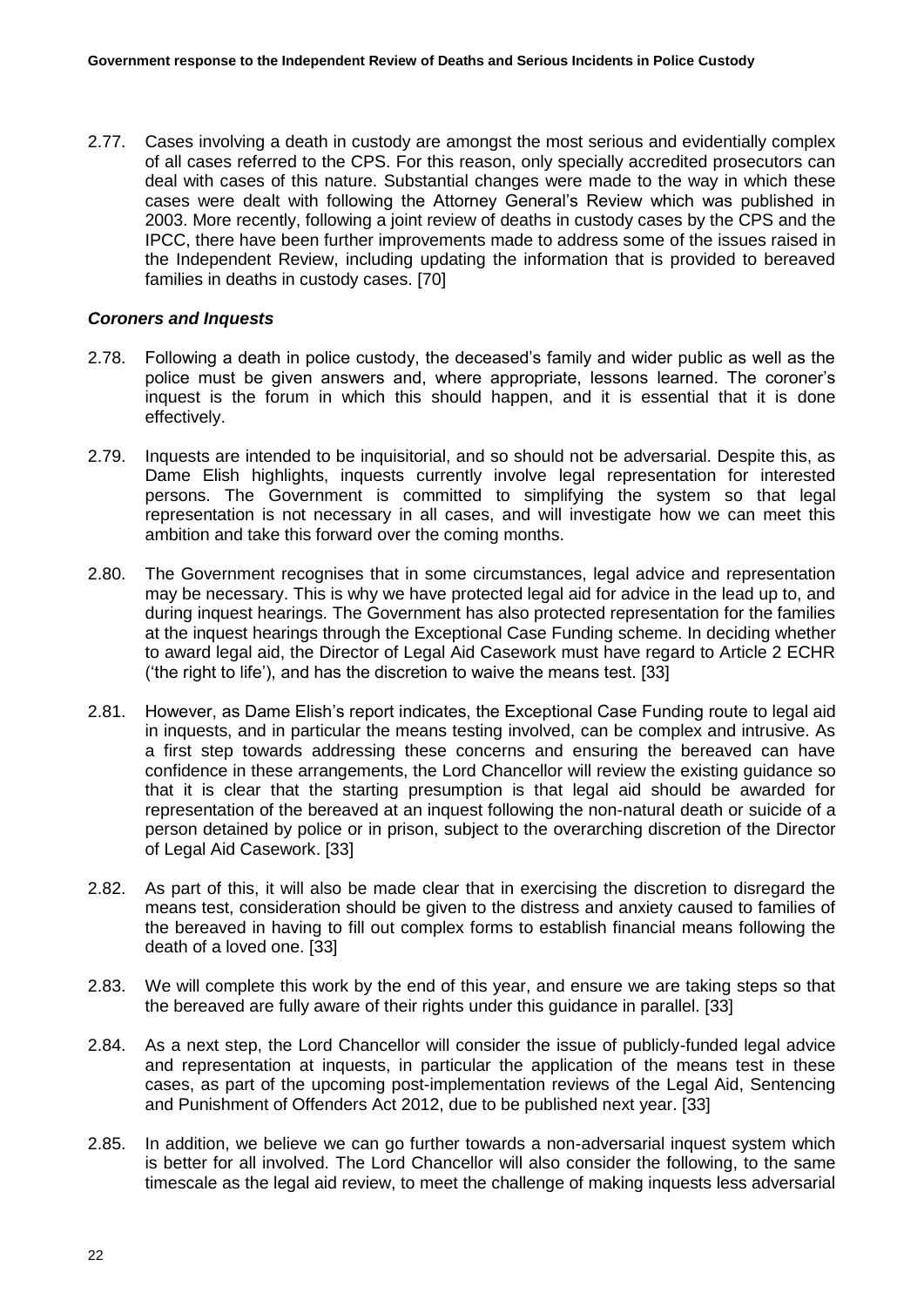and reduce the number of lawyers who attend without compromising fairness with the aim of making inquests more sympathetic to the needs of the bereaved.

- 2.86. We will consider the scope for reducing the number of legal representatives where interests are essentially the same and reassess cases where the Government instructs lawyers to see whether there are any parallels with those tribunal cases where the Government does not instruct lawyers as a matter of course (as well as the MoD practice of restricting when lawyers are instructed at some inquests into the death of service personnel). We will also consider whether changing institutional behaviours early on in the process after the death, such as an early apology, could assist in making an adversarial process less likely and whether there could be greater use of 'position statements' where public authorities admit failings or accept that improvements to their service could have avoided a death. We will discuss and work closely with the police and other relevant public authorities on both these areas of reform.
- 2.87. We will engage with the Solicitors Regulation Authority and Bar Standards Board to see what they might be able to do to improve the way lawyers conduct their representation in inquests and we will explore whether a system of accrediting lawyers to act in coroner cases could be established.
- 2.88. We will engage with the Chief Coroner on training coroners in "court craft", to have more confidence in "holding the ring", controlling the lawyers and keeping questions relevant. We will also consider extending support services for coroner's inquests to all coroner's courts so that bereaved families have access to practical and emotional support when they attend inquests, and we will consider providing more simplified information for those attending particular inquests over and above the MoJ *Guide to Coroner Services*. [76]
- 2.89. The issue of the effectiveness of the inquest process and the role of bereaved families must not be detached from the issue of funding for families and family support (discussed above). The inquest process is; therefore, the third strand that the Government has commissioned the Ministerial Council on Deaths in Custody to consider as part of its programme of work. [72, 73, 74, 75]

#### *Accountability*

- 2.90. Accountability is fundamental to the British model of policing by consent. The Government is continuing to overhaul the police complaints and disciplinary systems, seeking to ensure that, where misconduct is found, the systems provide a transparent and robust mechanism for holding police officers to account, particularly in the most serious cases of misconduct. [77]
- 2.91. The Police (Conduct) Regulations 2012 set out the professional standards by which all police officers are expected to abide. These have been reinforced by the statutory Code of Ethics, published by the College of Policing in 2014. These regulations set out the procedure to be followed at misconduct hearings, including Regulation 30 which relates to the attendance and role of a complainant or interested person at misconduct proceedings. This sets out the right of an interested person to attend such proceedings, including the relatives of persons whose death is alleged to result from the conduct of the concerned officer. This includes the opportunity to put questions to the officer concerned at the Chair's discretion. Since 2015 it has been mandatory to hold misconduct hearings in public, unless there are compelling reasons not to, which has improved the overall transparency of the misconduct process. The 2012 regulations provide a clear role for families, along with the legislative framework of the Police Reform Act 2002, setting out how information should be provided to complainants and relatives during investigations and any action taken subsequently. [82]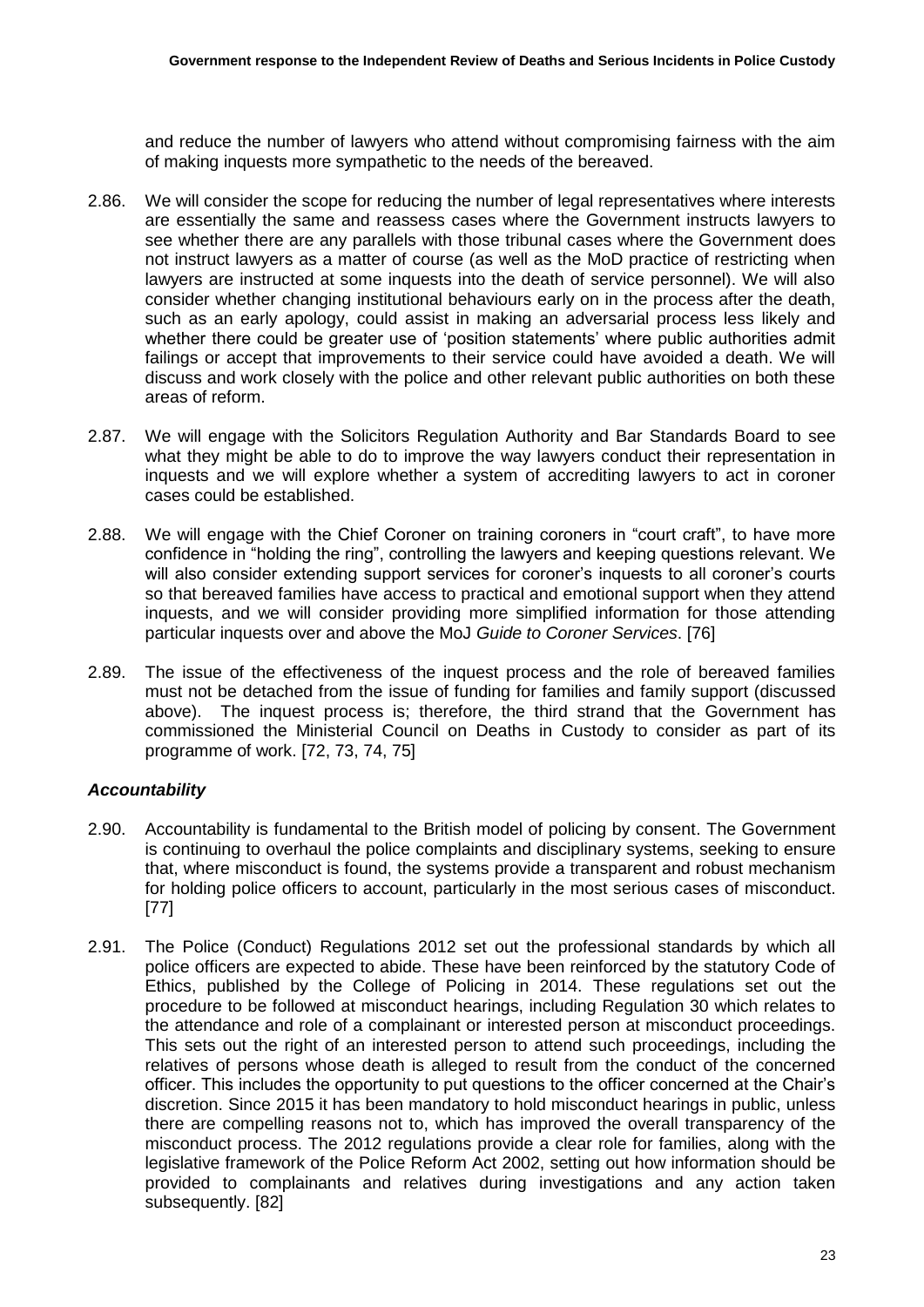- 2.92. The College of Policing published its Guidance in Outcomes in Police Misconduct Proceedings in October 2017,<sup>15</sup> which provides guidance to the person chairing misconduct proceedings in determining appropriate findings and sanctions. The introduction of independent Legally Qualified Chairs for misconduct proceedings has introduced greater independence in decision making in such proceedings. The role of Legally Qualified Chairs will be further strengthened by providing for the chairpersons to have a clearer, more independent role in the convening and direction of misconduct hearings delivered through reforms to the regulations. The Government also intends to legislate to further increase transparency following the outcome of misconduct proceedings for the full determinations of misconduct hearing panels to be published in the future, bringing policing into line with other professions. [83]
- 2.93. Provisions in the Policing and Crime Act 2017 will be implemented later this year to extend the disciplinary system to former officers so that, even where an officer has left the force, an investigation and subsequent disciplinary proceedings can continue until their conclusion. This will apply in the following circumstances:
	- if an officer resigns or retires from a force whilst subject to an investigation or disciplinary proceedings.
	- where a serious allegation amounting to Gross Misconduct is received within 12 months of an officer leaving a force, in relation to conduct whilst that officer was serving and which could have led to dismissal, it will be investigated and subject to the disciplinary process.
- 2.94. The Government has also legislated to allow for disciplinary proceedings to be brought in exceptional circumstances regardless of when the matters come to light in the future. These officers will be held to account in cases involving the most serious acts of wrongdoing which lead to serious damage to public confidence irrespective of when the matter comes to light.
- 2.95. The Policing and Crime Act 2017 will allow the publication of a statutory Police Barred List of officers, special constables and staff who have been dismissed from the force and barred from policing. The relevant provisions will be implemented later this year. The information will be shared with police forces and other law enforcement bodies and recruiting authorities will be under a duty to consult the list before appointing individuals. This will include a police advisory list for vetting purposes covering people who leave but are subject to investigation or ongoing disciplinary action, enabling future employers to be aware and make informed decisions about recruitment.

#### *Training*

- 2.96. As set out in the preceding sections on *restraint* and *custody environment*, there is a body of legislation, standards and guidance that set out detailed parameters for the use of the power of detention, and best practice in delivering police custody services. This includes, but is not limited to, PACE and its Codes of Practice as well as the Detention and Custody Authorised Professional Practice and supporting curriculum issued by the College of Policing, all of which are reviewed and updated on a regular basis as new learning emerges and which inform the development and delivery of training packages.<sup>16</sup> [92]
- 2.97. Dame Elish's report reiterates that intoxication can be an exacerbating factor in medical emergencies arising in police custody, especially in cases where the suspect is aggravated

<sup>15</sup> <http://www.college.police.uk/News/College-news/Pages/Guidance-on-misconduct-outcomes.aspx>

<sup>16</sup> Recommendation 85 is addressed in the *custody environment* section.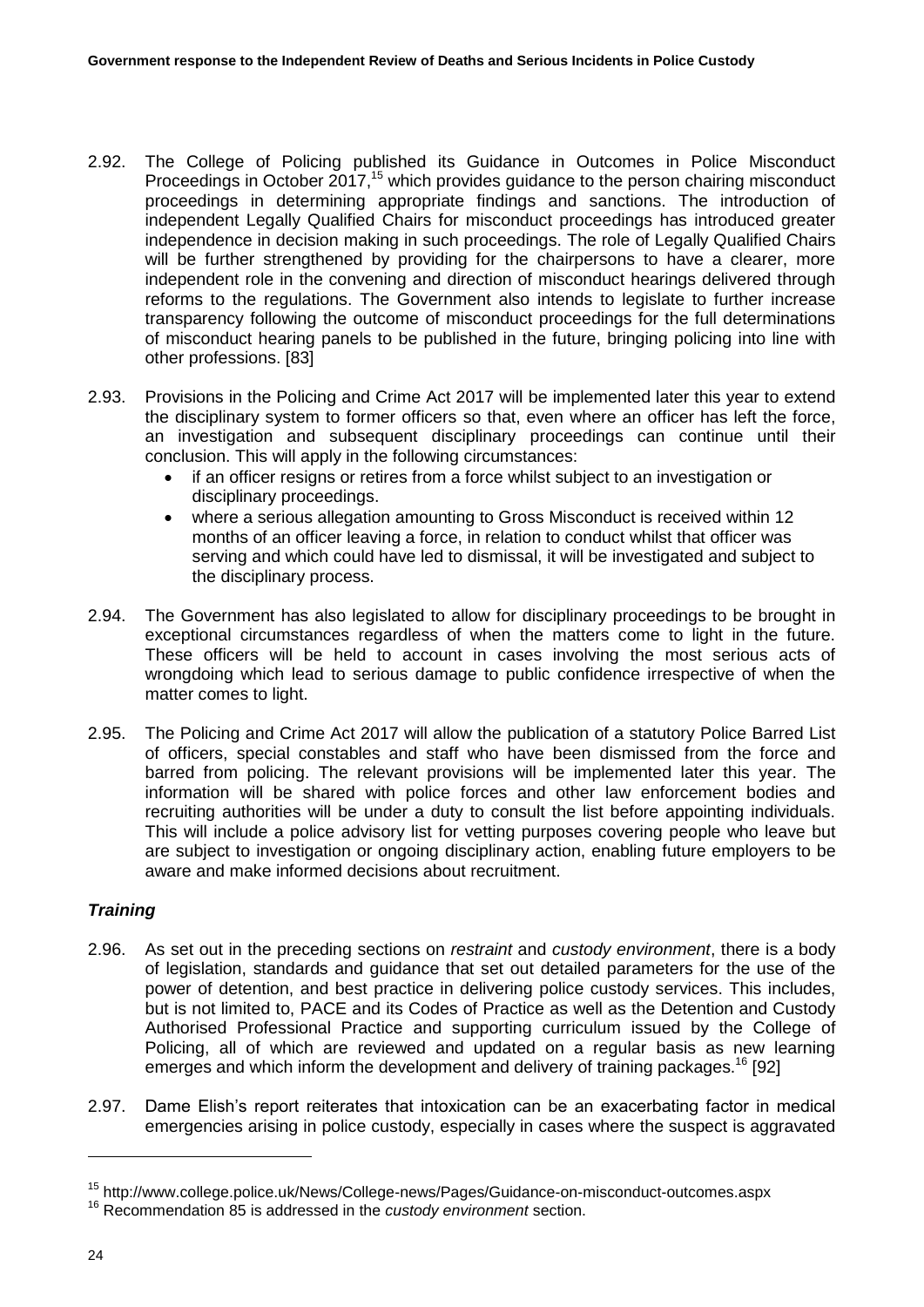and restraint is used. This knowledge must remain at the forefront of police training and practice and the medical implications of restraint for intoxicated individuals must continue to be regularly reviewed by leading healthcare professionals. The Detention and Custody APP sets out standards for monitoring and supervising individuals who are under the influence of alcohol if they are held in police custody; this includes putting in place an appropriate risk assessment and care plan and guidance on seeking medical assistance. In addition, the College of Policing has begun developing guidelines on 'Safer Resolution', in order to support officers and staff to manage conflict without force through containment, including use of de-escalation techniques, which it is anticipated will be published in 2018. [84, 86]

- 2.98. The College of Policing published Mental Health APP in 2016 which highlights the actions and behaviours that may help the police address the needs of mentally vulnerable individuals. The APP is complemented by the Mental Health and Learning Disabilities Trainer Guide. These products address themes, such as skills for managing people at the point of contact through the use of effective communication, highlighted in a number of national reports that were written in response to ongoing issues in the care and management of people with mental ill health and vulnerabilities and those with learning disabilities or difficulties.<sup>17</sup> In addition, the NPCC's National Strategy for Police Custody sets out principles of unified standards of training, and the NPCC's National Custody Forum is currently building an understanding of what training is currently in place across the 43 police forces to inform options for improving consistency and quality, where needed. The National Strategy for Police Custody stresses the importance of taking full account of detainee's vulnerability and the need to work collaboratively with partner agencies to divert vulnerable people from the justice system wherever appropriate and possible. [86, 87, 91, 96, 97]
- 2.99. The Detention and Custody APP includes guidance on releasing detainees from custody and the pre-release risk assessment process, setting out options open to the police for supporting vulnerable detainees on release. Guidance is also provided on the risk of self harm and suicide after release, in the event that it becomes apparent through pre-release risk assessment that a detainee is extremely vulnerable. [89]
- 2.100. The College of Policing has also developed unconscious bias training as part of the wider training requirement for officers in respect of stop and search which aims to raise awareness of personal biases and anticipate how these may affect decision making. [88]
- 2.101. Where children are charged and denied bail, it is essential that the police understand that secure local authority accommodation should only be requested for those rare cases where the child poses a risk of serious harm to the public, and that in all other cases only nonsecure accommodation is requested. This is among the aims of the Concordat on Children in Custody, which has been launched alongside publication of Dame Elish's review and to which all police forces and over half of all local authorities in England have signed up.<sup>18</sup> [90]
- 2.102. The Detention and Custody APP provides guidance on the particular requirements of female detainees, and highlights the need for a different and distinct approach taking into account a variety of factors, such as physical and medical welfare needs, mental health, domestic violence and abuse issues and conditions under which women are searched. This includes guidance in relation to risk assessment, as well as sanitary facilities, exercise and clothing. [93]

<sup>17</sup> <https://www.app.college.police.uk/app-content/mental-health/introduction-and-strategic-considerations/> <sup>18</sup> See also *custody environment* section.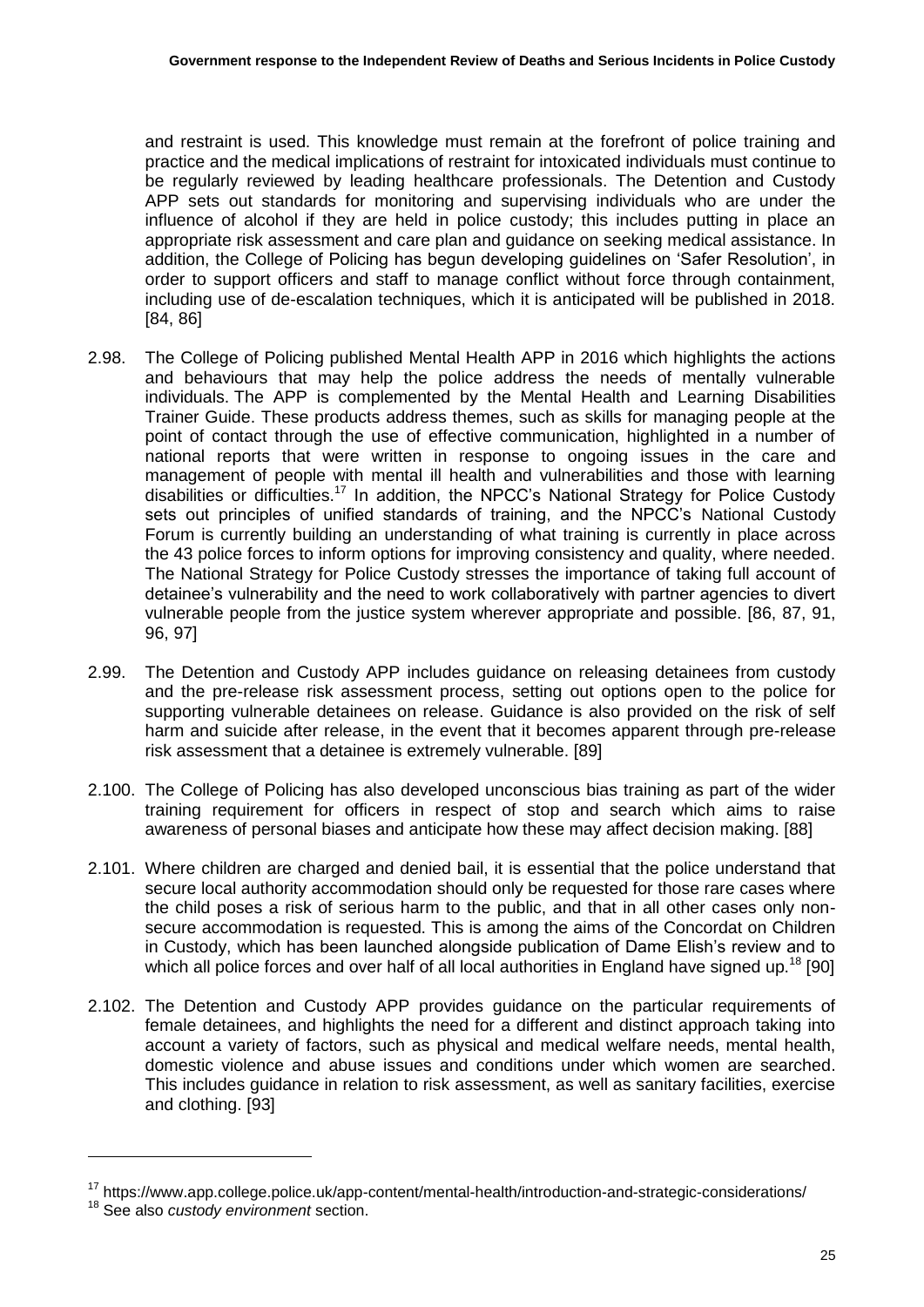2.103. Dame Elish's report rightly places an emphasis on the experience of families and the value of incorporating their perspective in various aspects of training and awareness; not only for the police, but for coroners, the CPS and the IPCC. The Government will work with INQUEST and others to explore how this is best achieved. [95]

#### *Learning*<sup>19</sup>

- 2.104. Dame Elish notes in her review that: "One of the key themes to emerge from this review is the failure to learn lessons." The Government recognises that the Ministerial Council on Deaths in Custody has a key role to play in driving change in this area, drawing on its cross-Government structure, expert membership and specialised Independent Advisory Panel to tackle multidisciplinary problems which cut across multiple agencies' responsibilities. The Ministerial Council on Deaths in Custody is jointly sponsored by the Ministry of Justice, the Department of Health and the Home Office. The Council consists of three tiers: Ministerial Board on Deaths in Custody; Independent Advisory Panel (IAP); and Practitioner and Stakeholder Group.
- 2.105. The Council's remit covers deaths which occur in prisons, in or following police custody, immigration detention, the deaths of residents of approved premises and the deaths of those detained under the Mental Health Act in hospital. The Ministerial Board is co-chaired by Ministers from the three departments responsible for institutions that detain individuals, and its purpose is to address the combined agenda of reducing deaths in custody. Membership of the Board includes operational leads, relevant regulatory and inspection bodies and charities, including charities that provide advice to bereaved people. The Government has given the Ministerial Board's co-chairs responsibility for considering Dame Elish's recommendations relating to healthcare in police custody, support for families and the inquest process. This will introduce necessary oversight and external challenge to ensure lessons are learnt.
- 2.106. The Government is determined to ensure the Council provides joint leadership across the custodial system to share best practice and to learn lessons to prevent future deaths in custody. In order to strengthen and reform the Council, the Government has increased the resources and refined the remit of the IAP and is working to better align the work of the Board and the IAP through a new annual process of collectively agreeing priorities. The Government will also review the membership of the Council to ensure the necessary organisations are represented to deliver on actions and provide challenge. [99]
- 2.107. The Government has asked the Ministerial Board to oversee progress in implementing the recommendations arising from Dame Elish's review. At the next meeting of the Board on 1 November, members will agree priorities for the year ahead. An outline work programme for the Ministerial Council is at Annex A. [54]
- 2.108. The Government, however, does not consider that a new and distinct Office for Article 2 Compliance is the most effective means of driving compliance with Article 2 of the European Convention on Human Rights (ECHR). Rather, it must be recognised that existing agencies have a role to play here and their collation and dissemination of learning in this area must be made more effective, rather than duplicating this function in a separate Office for Article 2 Compliance. Coroners, inspectorates, watchdogs (such as the IPCC) and the Ministerial Council on Deaths in Custody should work towards strengthening their collaboration in this regard, and the Government will lead conversations as to how this is best achieved. [100, 101]

<sup>19</sup> Recommendations 96 and 97 are addressed in the *training* section.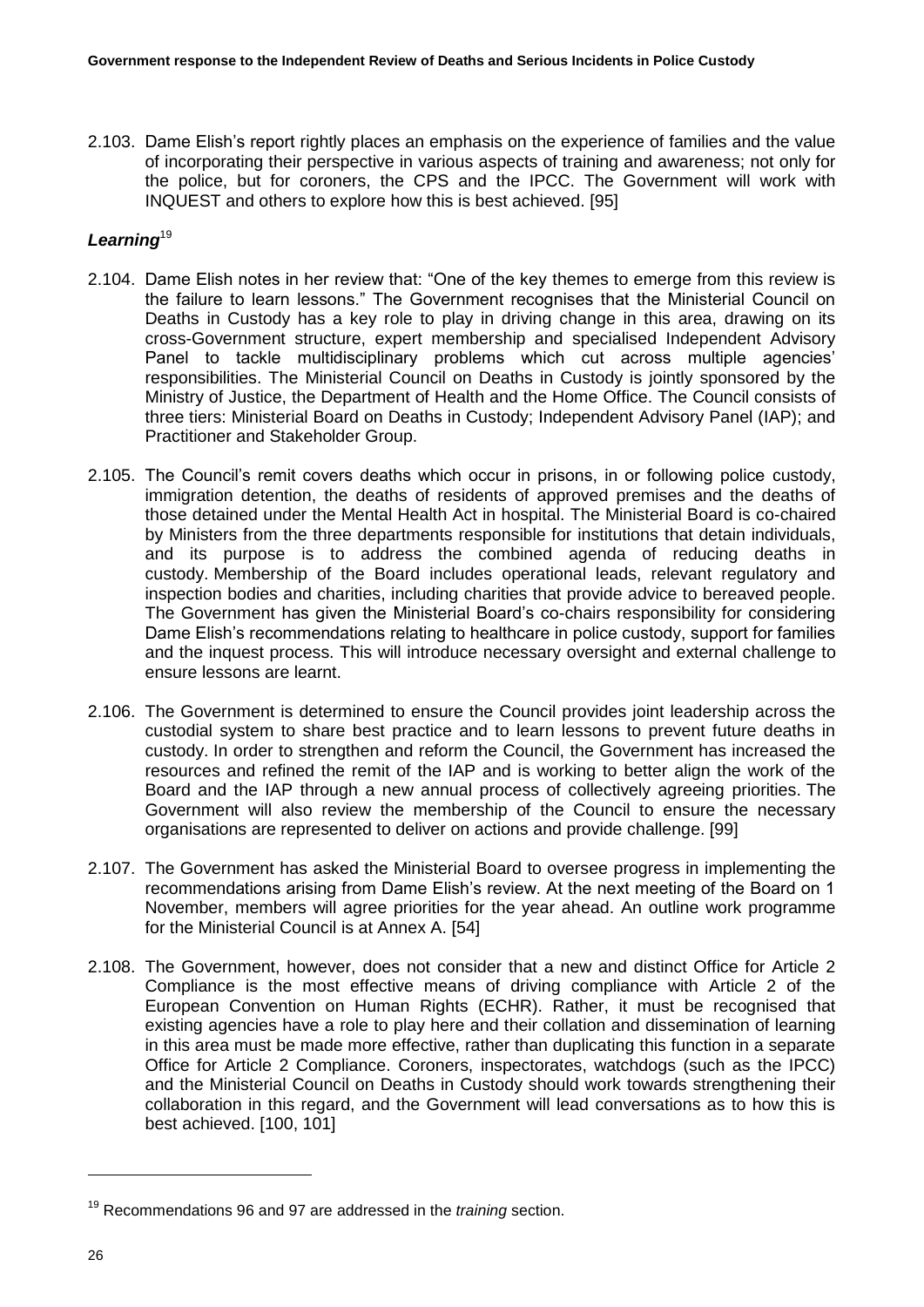#### *Statistics*

- 2.109. From 1 April 2017, all police forces across England and Wales have commenced recording a broad range of use of force data including the reason force was used, injury data, the gender, ethnicity and perceived mental health of the individual, and the location and outcome of the incident. To date, more than 20 police forces have published their use of force data locally for the first time - something they will do on a quarterly basis hereafter. A subset of the use of force data collected by police forces will form part of the Home Office Annual Data Requirement from 2017/18. Home Office statisticians will review the data provided and publish the entire data series on GOV.UK in summer 2018. Selected data will also be analysed and published at aggregate level as official statistics which are likely to include, although not limited to, the type of force by age, gender, ethnicity, mental disability, reason for force, injuries to officers, injuries to subject, and the outcome of the incident. The publication of data on officers' use of force will introduce unprecedented transparency and accountability and provide insight into the challenges faced by the police as they perform their duties. In the longer term, it will also provide an evidence base to support the development of tactics, training and equipment to enhance the safety of all. The data being recorded and published by forces will be kept under constant review, including through a police-led Programme Board. [102, 105, 106]
- 2.110. While some police forces are already recording ethnicity data by 'Gypsy or Irish Traveller', under the Annual Data Requirement (ADR) the Home Office currently collects data on ethnicity (from police forces) in line with the ONS categories used in the 2001 census (16+1), which does not include 'Gypsy or Irish Traveller'. The Home Office is working with partners across the Criminal Justice System to determine how a change is best achieved to include the additional ONS categories of 'Gypsy or Irish Traveller' and 'Arab' used in the 2011 census. [108]

#### *Research*

- 2.111. It is essential that police equipment is subject to robust testing and monitoring. Conducted Energy Devices, of which  $TASER^{\circledast}$  is one form, provide a less lethal alternative to conventional weapons such as firearms. The Home Secretary follows a stringent authorisation process before approving less lethal weapons for use by the police, which includes extensive technical and medical evaluations, as well as operational trials. Only less lethal weaponry that has been authorised by the Home Secretary may be used by police forces in England and Wales. [110]
- 2.112. The police regularly review their guidance and training and continue to do so in the light of recent incidents. The Scientific Advisory Committee on the Medical Implications of Less Lethal Weapons (SACMILL – the Government's independent advisory medical committee), keeps its assessment of the medical implications of less lethal weapons, including TASER<sup>®</sup>, under review, including through consideration of available research. Statistics on the police use of TASER<sup>®</sup> are published regularly by the Government.<sup>20</sup> From summer 2018, and annually thereafter, the publication of data around police use of TASER<sup>®</sup> will be included as part of the broader set of use of force data which now forms part of the Home Office Annual Data Requirement. [110]
- 2.113. It is also important that police training and practice, especially around use of force and restraint in custody, is informed by the most up to date medical and scientific research from around the world. Under the auspices of its National Custody Forum, the NPCC has recently established a Health Working Group, bringing together leading experts and

<sup>&</sup>lt;sup>20</sup> Available a[t https://www.gov.uk/government/collections/use-of-taser-statistics](https://www.gov.uk/government/collections/use-of-taser-statistics)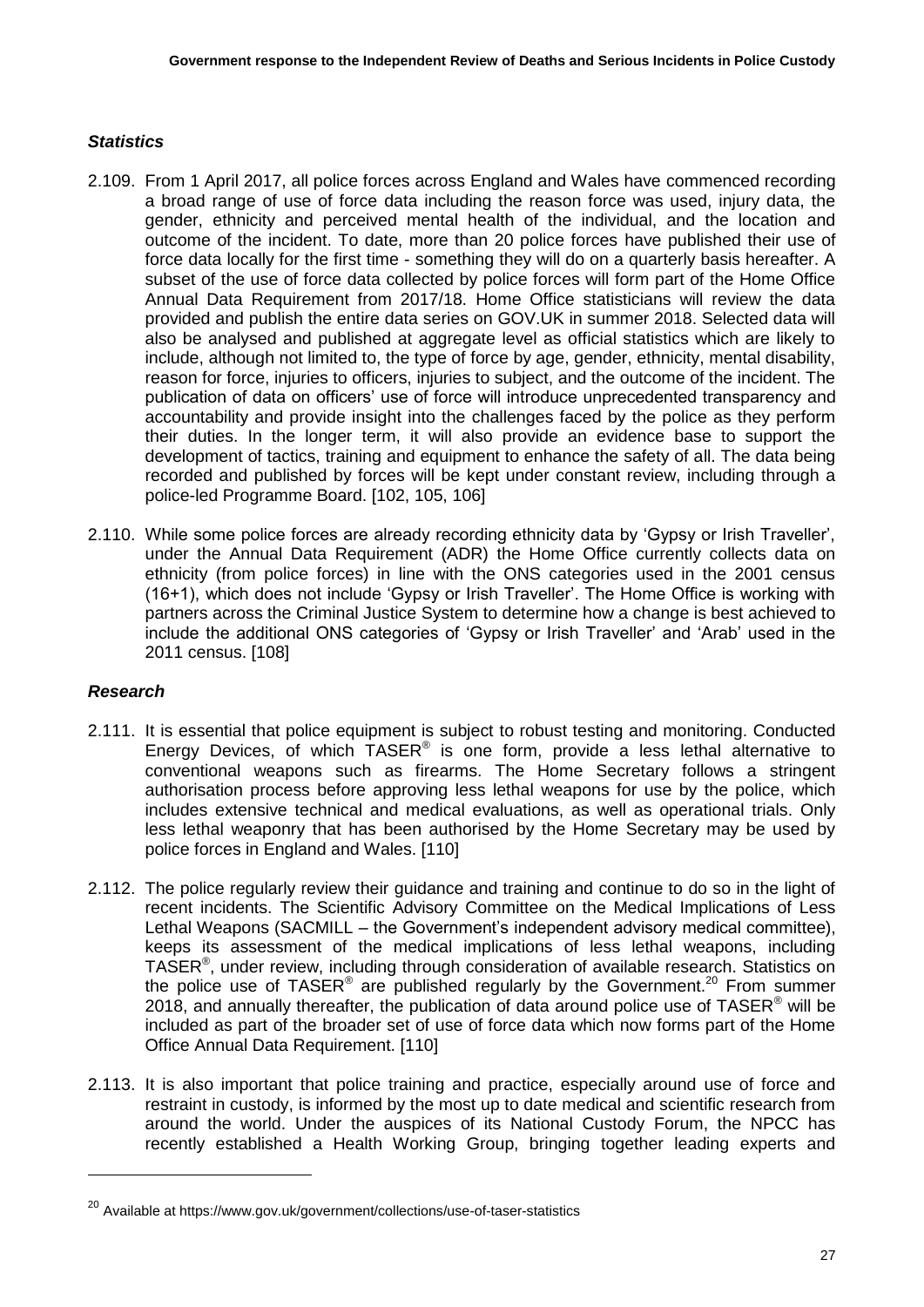practitioners from the NHS and policing. This group will seek to identify opportunities for increased international collaboration and to ensure that the latest international research is reflected in the work of the National Custody Forum and in wider policing practices. [109]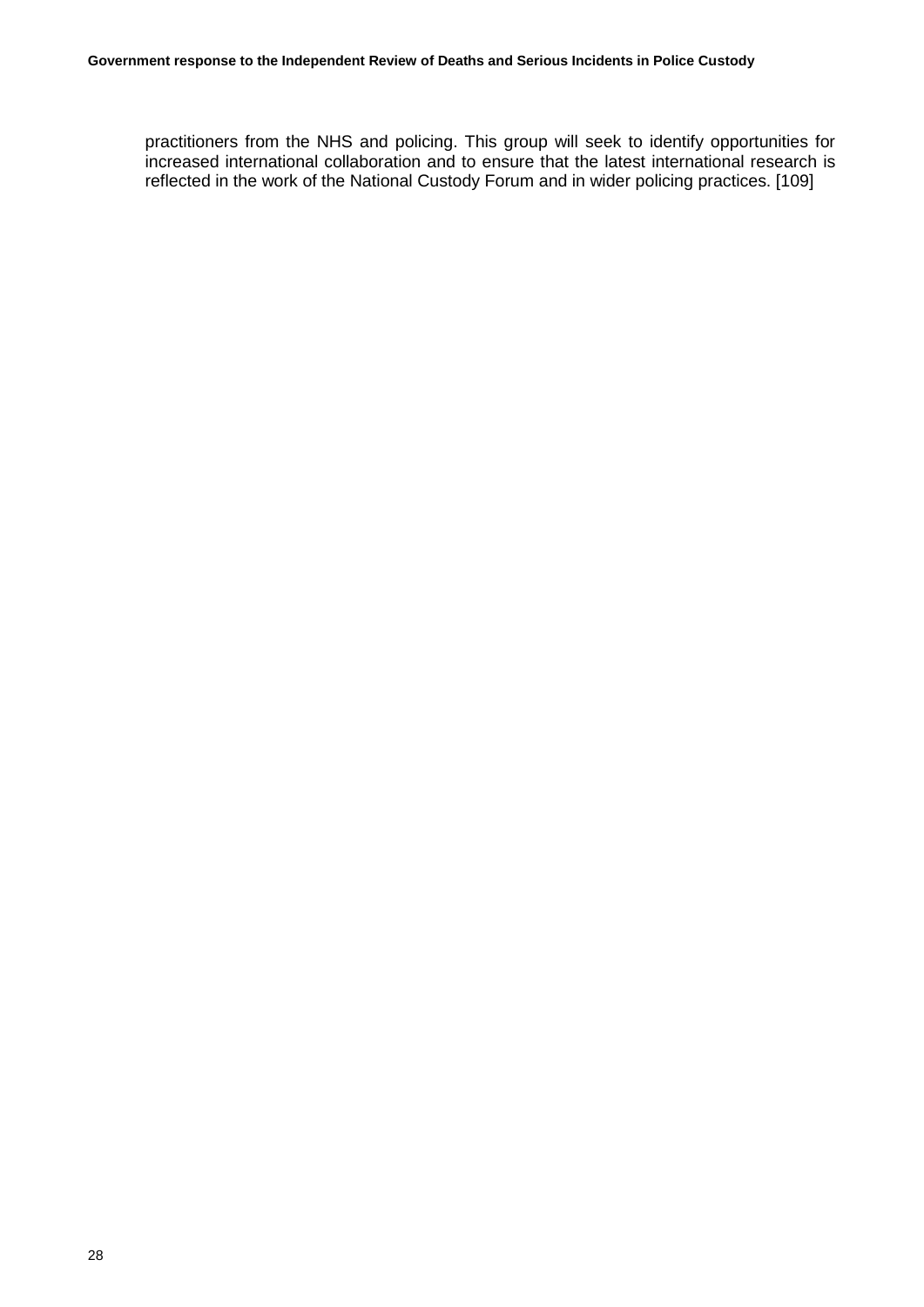### **Annex A: Work Programme for the Ministerial Council on Deaths in Custody**

| Quarter         | <b>Action</b>                                                                                                                                                                                                                                                                                                                                                                                                                                                                                                                                                                                                                                                                                                                                           |
|-----------------|---------------------------------------------------------------------------------------------------------------------------------------------------------------------------------------------------------------------------------------------------------------------------------------------------------------------------------------------------------------------------------------------------------------------------------------------------------------------------------------------------------------------------------------------------------------------------------------------------------------------------------------------------------------------------------------------------------------------------------------------------------|
| Oct-Dec<br>2017 | Meeting of the Ministerial Board on 1 November.<br>Establishment of two Working Groups, with meetings of each held by the end<br>of 2017<br>Development of proposed work streams for addressing key issues. To<br>include for example:                                                                                                                                                                                                                                                                                                                                                                                                                                                                                                                  |
|                 | <b>Healthcare in Police Custody</b><br>i.<br>Identification of good practice in police custody healthcare across<br>police forces in England and Wales;<br>Exploration of alternatives to the use of prolonged physical restraint<br>ii.<br>against detainees, especially in the context of mental health crises;<br>iii.<br>Identification of opportunities in the Independent Review of the Mental<br>Health Act 1983 to consider police powers (sections 135 and 136)<br>under the Act. This should consider the legislation itself, including<br>recent amendments made by the Policing and Crime Act 2017, and<br>how well it works in practice i.e. the role of the police and how<br>effectively they are supported by health and care services. |
|                 | <b>Inquests and Support for Families</b><br>i.<br>Exploration of how coroners' inquests in Article 2 cases can become<br>more independent of the police or other investigatory bodies;<br>ii.<br>Review guidance for coroners in respect of the treatment of bereaved<br>families in coroners' inquests into Article 2 cases;<br>Consideration of appropriate levels of legal representation for all<br>iii.<br>parties in coroners' inquests into deaths in police custody;<br>iv.<br>Scope options for improving immediate post-incident support and<br>guidance for bereaved families, to help them through the traumatic<br>and complex processes involved in a death in police custody.                                                            |
|                 | Meeting of the Ministerial Board.                                                                                                                                                                                                                                                                                                                                                                                                                                                                                                                                                                                                                                                                                                                       |
| Jan-Mar         | Working Groups to submit to the Ministerial Board:                                                                                                                                                                                                                                                                                                                                                                                                                                                                                                                                                                                                                                                                                                      |
| 2018            | Developed work streams for Board approval;<br>$\circ$                                                                                                                                                                                                                                                                                                                                                                                                                                                                                                                                                                                                                                                                                                   |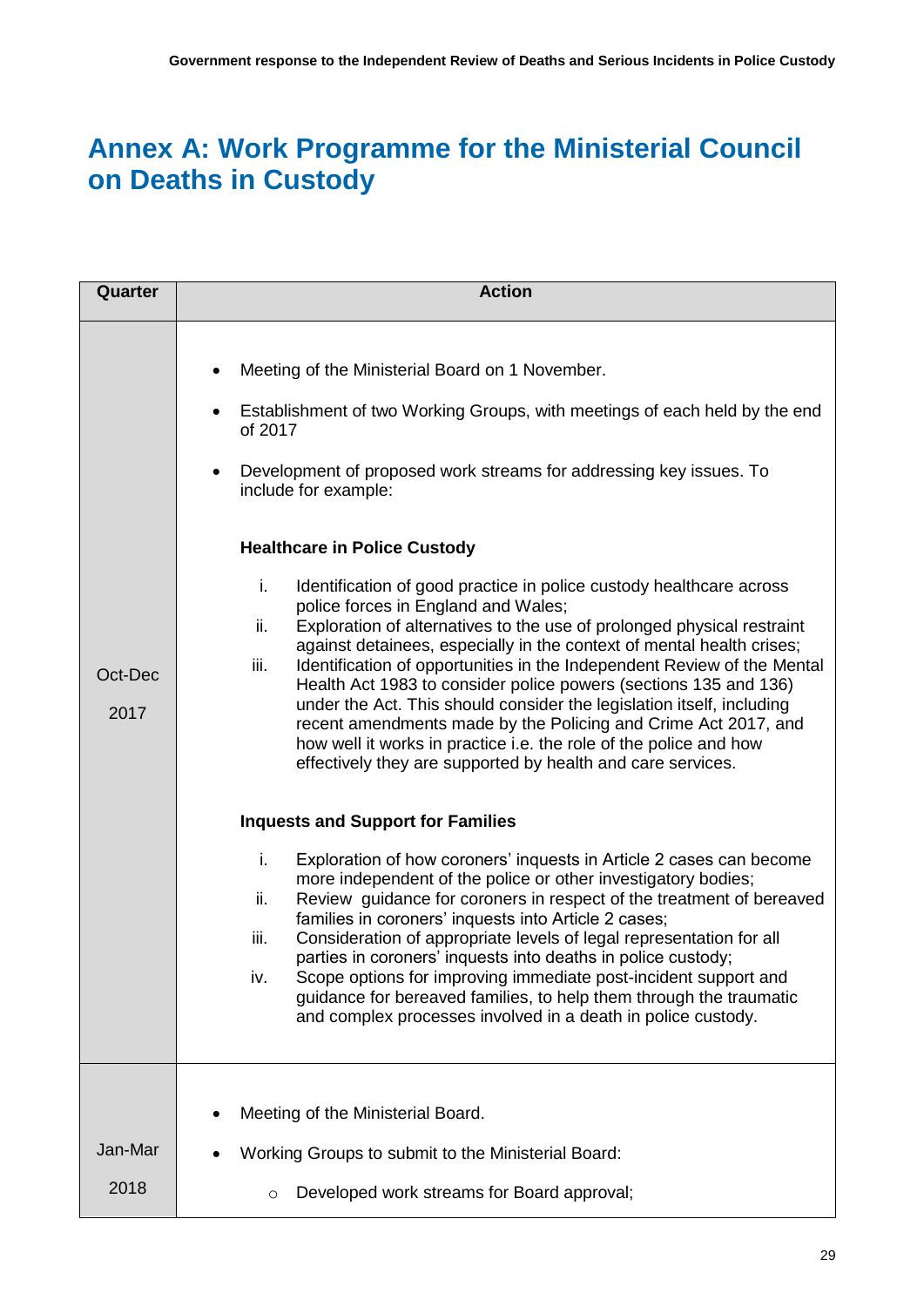| Jan-Mar<br>2018  | Update on any relevant background / case studies/emerging findings;<br>$\circ$<br>Timetable for key deliverables in Q4.<br>$\circ$                                                                                                                                                                                                                                                                                       |
|------------------|--------------------------------------------------------------------------------------------------------------------------------------------------------------------------------------------------------------------------------------------------------------------------------------------------------------------------------------------------------------------------------------------------------------------------|
| Apr-Jun<br>2018  | Meeting of the Ministerial Board.<br>Working Groups to submit to the Ministerial Board:<br>Progress updates against agreed work streams, including how<br>$\circ$<br>experiences of families of people who have died in police custody are<br>incorporated into Working Groups and informing development of<br>solutions:<br>Test emerging options with Board to enable preferred options to be<br>$\circ$<br>finalised. |
| July-Sep<br>2018 | Meeting of the Ministerial Board.<br>Working Groups to develop proposal papers with impact assessment and<br>cost/benefit analysis for consideration by the Board.<br>Ministerial co-Chairs to provide written update to the Prime Minister on<br>$\bullet$<br>Council's actions and next steps.                                                                                                                         |